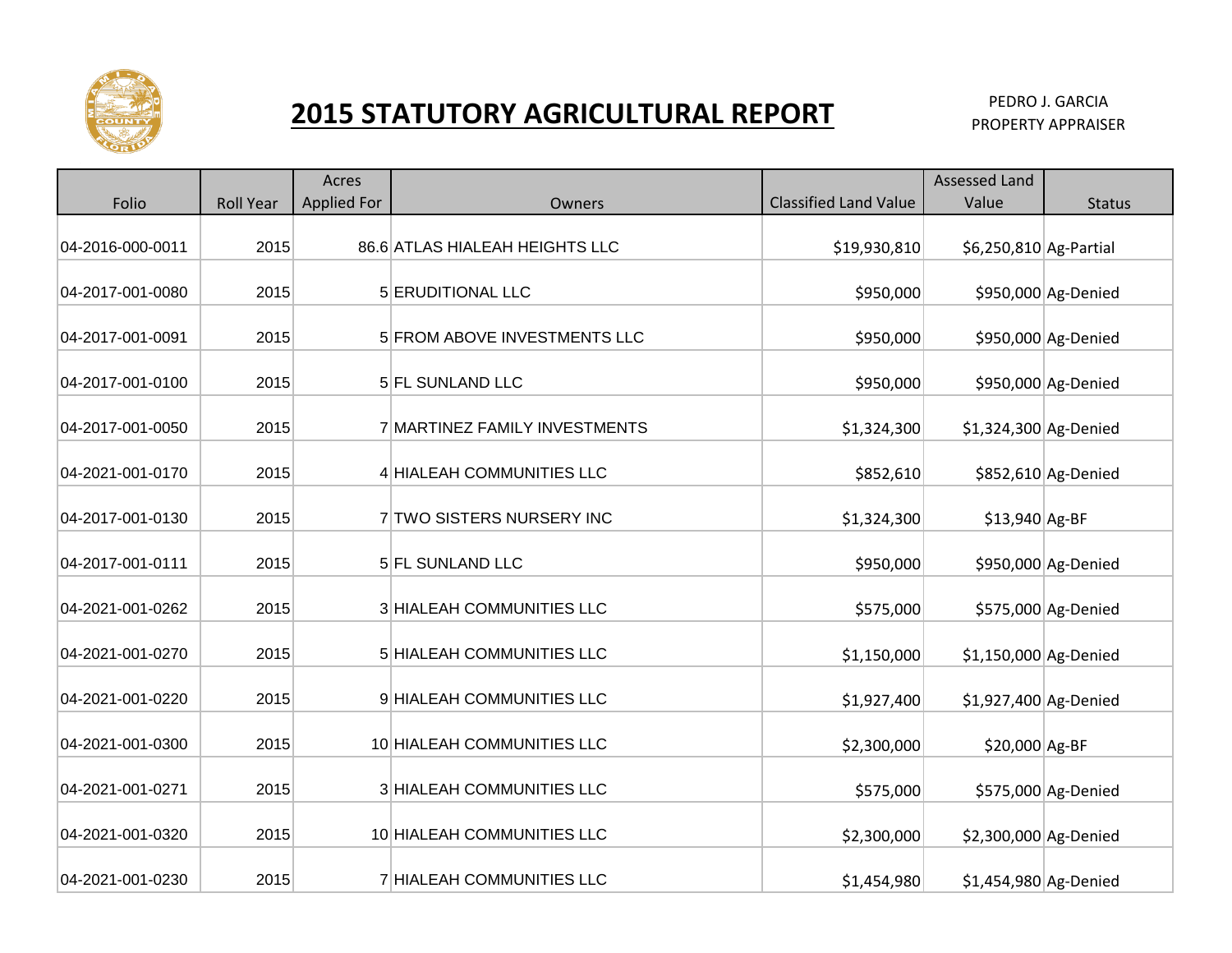| 04-2021-001-0210 | 2015 | 5 HIALEAH COMMUNITIES LLC      | \$1,030,400 | \$1,030,400 Ag-Denied  |                     |
|------------------|------|--------------------------------|-------------|------------------------|---------------------|
| 04-2021-001-0180 | 2015 | 7 HIALEAH COMMUNITIES LLC      | \$1,478,900 | \$1,478,900 Ag-Denied  |                     |
| 04-2021-001-0190 | 2015 | 7 HIALEAH COMMUNITIES LLC      | \$1,478,900 | \$1,478,900 Ag-Denied  |                     |
| 04-2021-001-0200 | 2015 | 7 HIALEAH COMMUNITIES LLC      | \$1,478,900 | \$1,478,900 Ag-Denied  |                     |
| 04-2021-001-0250 | 2015 | 10 BONTERRA SINGLE FAMILY REAL | \$2,212,600 | \$2,212,600 Ag-Denied  |                     |
| 04-2021-001-0260 | 2015 | 3 HIALEAH COMMUNITIES LLC      | \$575,000   |                        | \$575,000 Ag-Denied |
| 04-2021-001-0261 | 2015 | 5 HIALEAH COMMUNITIES LLC      | \$1,150,000 | \$10,000 Ag-BF         |                     |
| 10-7917-001-0510 | 2015 | 9.37 PORTOBELLO ESTATES LLC    | \$562,200   | \$18,740 Ag-BF         |                     |
| 10-7812-000-0180 | 2015 | 1.6 GERARDO GONZALEZ           | \$113,400   |                        | \$38,000 Ag-Partial |
| 09-4026-008-0070 | 2015 | 1 ROBERTO ALVAREZ VELA         | \$769,500   |                        | \$769,500 Ag-Denied |
| 10-7919-001-0021 | 2015 | 5 HOMESTEAD LAND GROUP LLC     | \$1,314,937 |                        | \$9,288 Ag-Granted  |
| 16-7823-000-0150 | 2015 | 60 ZAMORA CORPORATION          | \$3,615,630 | \$3,426,030 Ag-Partial |                     |
| 16-7823-000-0076 | 2015 | 1.25 MAVIS I STRICKLAND        | \$75,000    |                        | \$2,500 Ag-Granted  |
| 20-5001-053-0180 | 2015 | 0.87 OSCAR J MEDEROS           | \$877,569   |                        | \$877,569 Ag-Denied |
| 20-5001-001-0340 | 2015 | 0.98 CARLOS M SANCHEZ          | \$1,703,291 | \$1,703,291 Ag-Denied  |                     |
| 20-5013-000-0240 | 2015 | 2 ARLENE FUTRELL EST OF        | \$740,520   |                        | \$740,520 Ag-Denied |
| 27-2029-001-0010 | 2015 | 8.03 ATLAS HIALEAH 12 LLC      | \$2,098,721 | \$2,098,721 Ag-Denied  |                     |
| 27-2029-001-0171 | 2015 | 4.02 ATLAS HIALEAH 12 LLC      | \$1,050,667 | \$1,050,667 Ag-Denied  |                     |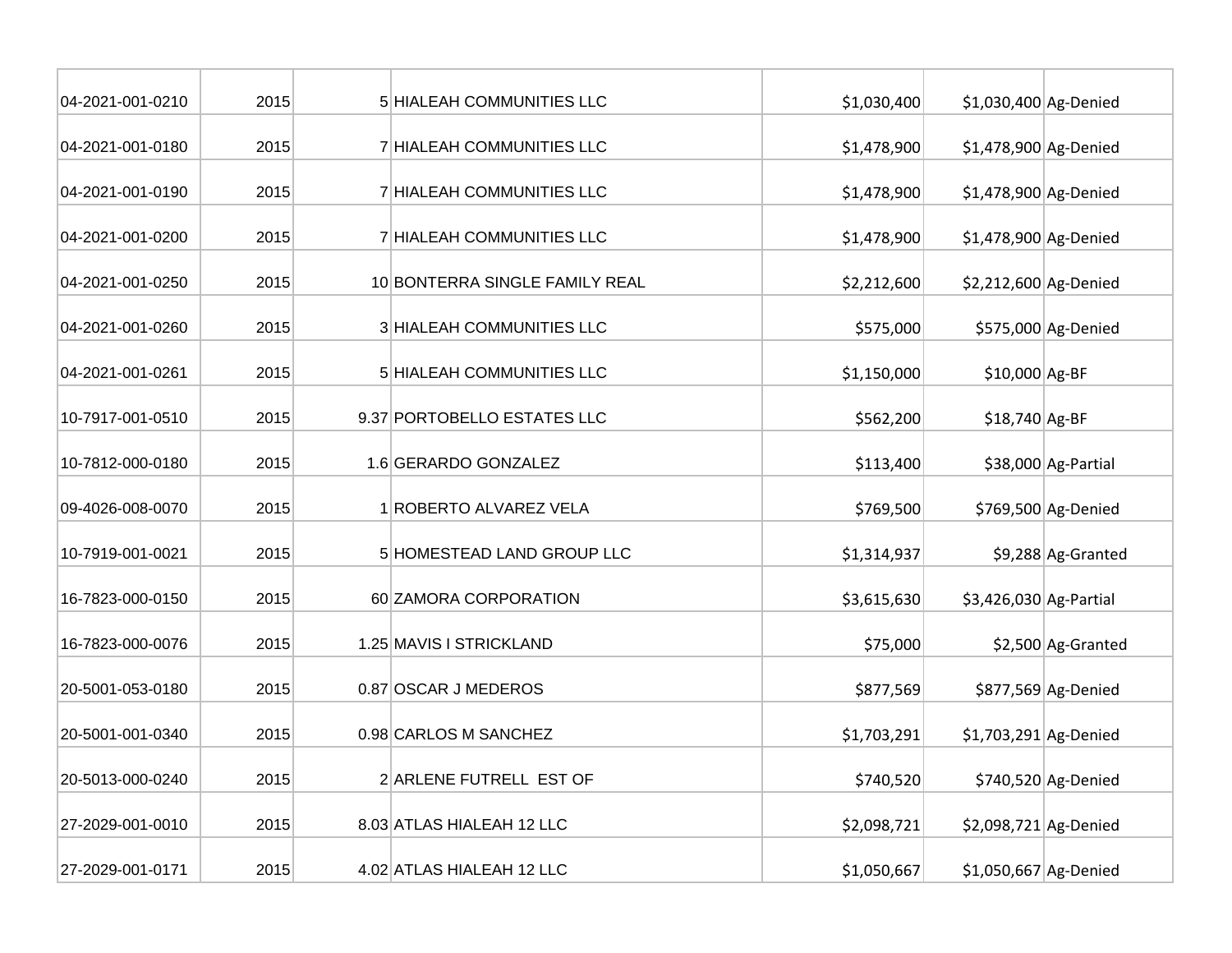| 30-2911-001-0325 | 2015 | 5 M D FLA INVESTMENTS LLC            | \$250,000   |                         | \$250,000 Ag-Denied   |
|------------------|------|--------------------------------------|-------------|-------------------------|-----------------------|
| 30-2911-001-0330 | 2015 | 4.75 MANUEL COTO MARTINEZ            | \$250,000   |                         | \$120,400 Ag-Partial  |
| 30-2911-001-0060 | 2015 | 4.8 SAPPHIRE NURSERIES LLC           | \$240,350   |                         | $$143,870$ Ag-Partial |
| 30-2914-000-0270 | 2015 | 2.5 BROS ESTATES LLC                 | \$125,000   |                         | \$125,000 Ag-Denied   |
| 30-2913-001-0010 | 2015 | 10 FLAT TOP NURSERIES LLC            | \$500,000   |                         | \$279,680 Ag-Partial  |
| 30-2913-001-0020 | 2015 | 10 FLAT TOP NURSERIES LLC            | \$500,000   |                         | \$256,640 Ag-Partial  |
| 30-2913-001-0030 | 2015 | 10 VECELLIO & GROGAN INC             | \$500,000   |                         | \$289,760 Ag-Partial  |
| 30-2913-001-0400 | 2015 | 1 ARQUIMIDES DE ARMAS & W MARISOL &  | \$106,800   |                         | \$94,040 Ag-Partial   |
| 30-4029-002-1130 | 2015 | 1 ARSENIO COLUMBIE                   | \$264,420   |                         | $$102,020$ Ag-Partial |
| 30-4029-003-0730 | 2015 | 1.13 DAISY FARM                      | \$293,800   |                         | \$2,260 Ag-Granted    |
| 30-4029-001-0081 | 2015 | 1 ROBERTA CAROLYN GARRISON           | \$292,500   |                         | \$292,500 Ag-Denied   |
| 30-4034-000-0351 | 2015 | 2.52 NORMAN BROS PRODUCE INC         | \$3,829,400 | \$2,448,440 Ag-BF       |                       |
| 30-4824-000-0010 | 2015 | 165 KENDALL PROPERTIES & INVESTMENTS | \$9,234,122 | $$7,157,894$ Ag-Partial |                       |
| 30-4901-001-0327 | 2015 | 0.5 STEFAN SCHIFFER                  | \$278,718   |                         | $$198,104$ Ag-Partial |
| 30-4914-001-2240 | 2015 | 0 VALENTIN ESTRADA                   | \$203,000   |                         | \$203,000 Ag-Denied   |
| 30-4925-000-0210 | 2015 | 4.77 11815SW64ST LLC                 | \$954,000   |                         | \$84,780 Ag-Partial   |
| 30-4924-001-2391 | 2015 | 2.5 JENNIEV JORGE SIMEON             | \$528,000   |                         | \$528,000 Ag-Denied   |
| 30-4925-000-0301 | 2015 | 4 MARIA TERESA CERQUEIRA TRS         | \$892,000   |                         | \$892,000 Ag-Denied   |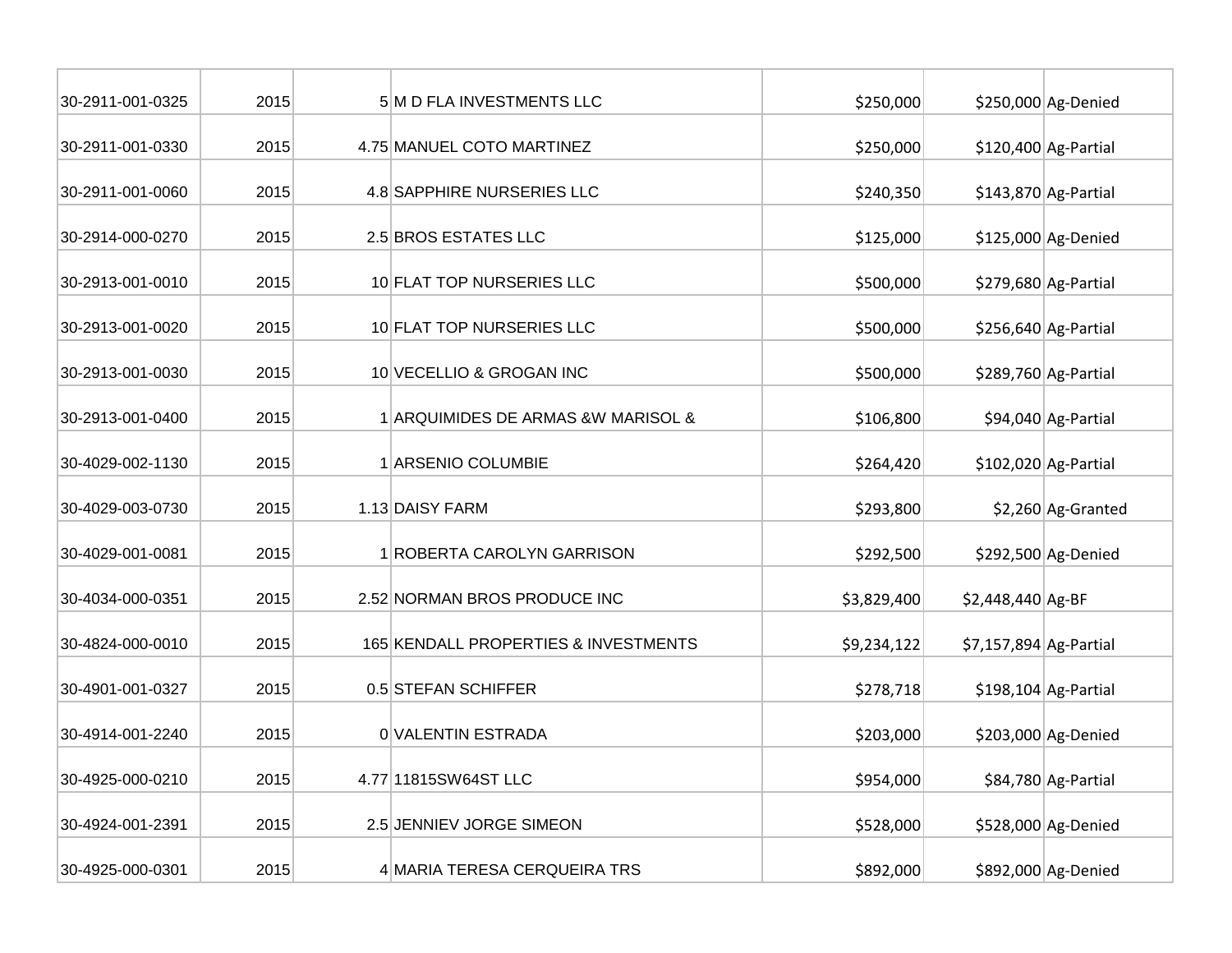| 30-4914-001-0870 | 2015 | 1.11 ORLANDO LORENZO            | \$321,900 | $$2,220$ Ag-BF   |                       |
|------------------|------|---------------------------------|-----------|------------------|-----------------------|
| 30-4925-000-0500 | 2015 | 1.74 ROSA J SANZ & ERNEST SANZ  | \$455,400 |                  | $$222,140$ Ag-Partial |
| 30-4924-001-2331 | 2015 | 1.43 ROGER VELAZQUEZ            | \$594,000 |                  | \$594,000 Ag-Denied   |
| 30-4924-001-2290 | 2015 | 4.64 MARCIE R NEWMARK           | \$928,000 |                  | $$143,920$ Ag-Partial |
| 30-4924-001-0891 | 2015 | 1.36 DARIO S ALONSO TRS         | \$301,400 |                  | \$301,400 Ag-Denied   |
| 30-4924-001-1181 | 2015 | 0.67 INFINITY INTL LLC          | \$339,000 | \$139,340 Ag-BF  |                       |
| 30-4925-000-0410 | 2015 | 2.99 JESUS A BERRIO             | \$890,000 |                  | $$363,320$ Ag-Partial |
| 30-4925-000-0621 | 2015 | 1.51 DANIEL PUERTO              | \$514,800 |                  | \$514,800 Ag-Denied   |
| 30-4925-000-0481 | 2015 | 3.67 ARTEJU COUNTRY CLUB LLC    | \$974,000 | $$247,340$ Ag-BF |                       |
| 30-4925-000-0431 | 2015 | 3 MAI OIZUMI TRS                | \$840,000 |                  | $$317,280$ Ag-Partial |
| 30-4931-001-0540 | 2015 | 10 NEIGHBORHOOD PLANNING CO LLC | \$300,930 |                  | \$18,530 Ag-Partial   |
| 30-4931-001-0570 | 2015 | 10 NEIGHBORHOOD PLANNING CO LLC | \$220,335 |                  | \$41,135 Ag-Partial   |
| 30-4925-000-0491 | 2015 | 1.16 JOSE ALVAREZ               | \$348,000 |                  | \$348,000 Ag-Denied   |
| 30-4925-000-0451 | 2015 | 4.82 JOHN SISMANOGLOU           | \$964,000 |                  | \$233,380 Ag-Partial  |
| 30-4924-001-1051 | 2015 | 1.4 ROBERTO GARCIA CEBRIAN TRS  | \$322,300 |                  | $$118,470$ Ag-Partial |
| 30-4924-001-1060 | 2015 | 1.22 ROGER VELAZQUEZ            | \$402,600 | \$127,920 Ag-BF  |                       |
| 30-4924-001-2280 | 2015 | 3.64 DELSE PEREZ JTRS           | \$928,000 |                  | \$326,080 Ag-Partial  |
| 30-4925-000-0780 | 2015 | 3.8 ELOINA INVESTMENT GROUP INC | \$760,000 |                  | \$320,440 Ag-Partial  |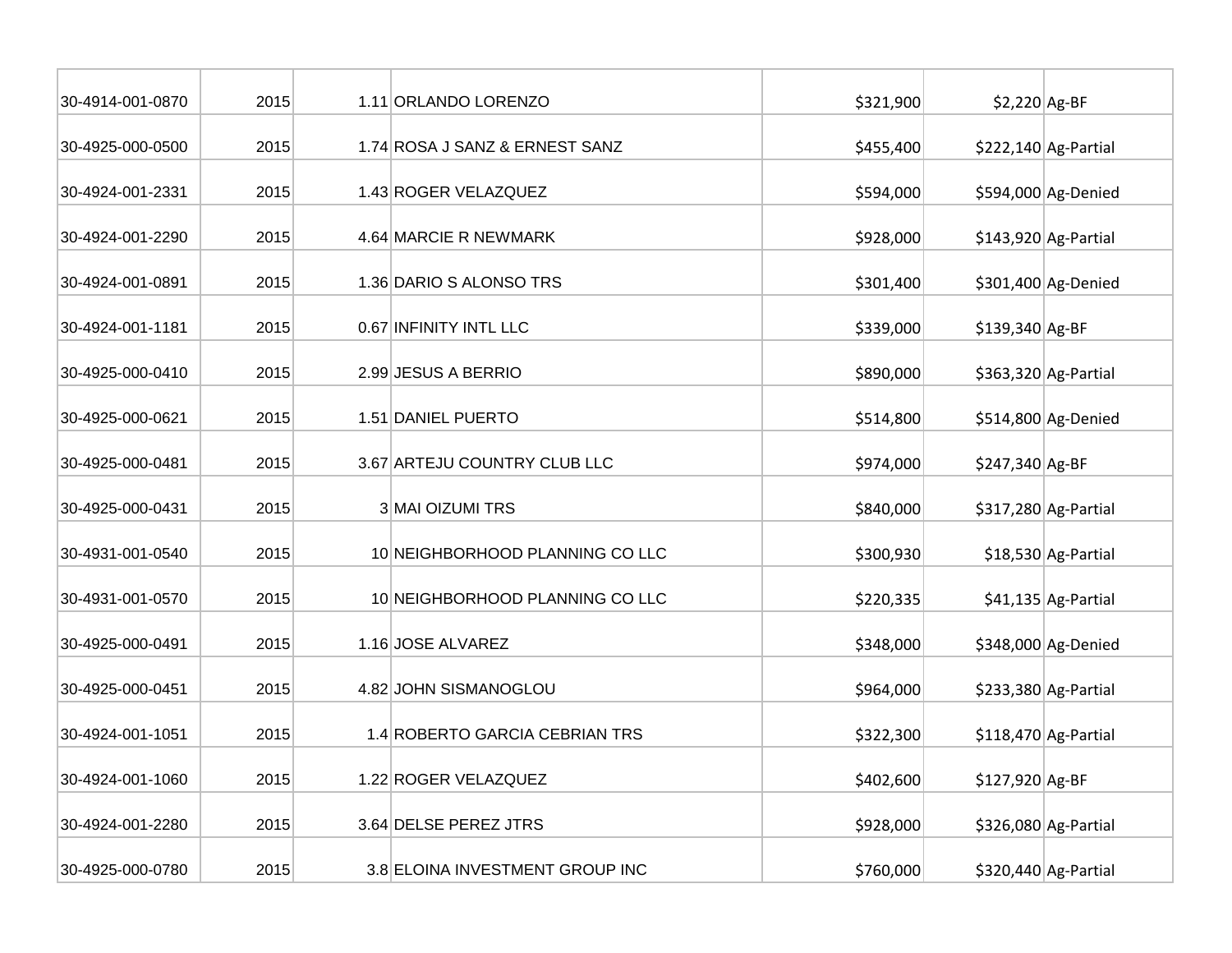| 30-4925-000-0781 | 2015 | 4.97 ELOINA INVESTMENT GROUP INC | \$994,000 | \$152,500 Ag-Partial |
|------------------|------|----------------------------------|-----------|----------------------|
| 30-5010-007-0270 | 2015 | 2.45 FABIOLA AIXALA              | \$920,750 | \$920,750 Ag-Denied  |
| 30-5815-000-1170 | 2015 | 0 EWA CUPRYS                     | \$85,000  | \$85,000 Ag-Denied   |
| 30-5836-002-0020 | 2015 | 5 TOMAS ALONSO TRS               | \$192,600 | \$8,560 Ag-Granted   |
| 30-5823-000-0960 | 2015 | 5 GOMEZ PROPERTY COMPANY CORP    | \$90,000  | \$57,360 Ag-Partial  |
| 30-5815-000-0790 | 2015 | 5 ROBERTO FELIPE                 | \$75,650  | \$75,650 Ag-Denied   |
| 30-5815-000-0780 | 2015 | 5 ALEXIS VIERA                   | \$85,000  | \$85,000 Ag-Denied   |
| 30-5826-000-0690 | 2015 | 2.5 MARIA C ECHEMENDIA           | \$45,000  | \$5,000 Ag-Granted   |
| 30-5814-000-0064 | 2015 | 5 FREDY I CENTENO JTRS           | \$85,000  | \$22,000 Ag-Partial  |
| 30-5836-002-0120 | 2015 | 5 LIDIA ACOSTA                   | \$164,500 | \$9,400 Ag-Granted   |
| 30-5822-000-0220 | 2015 | 5 ADRI MARC S A TRS              | \$90,000  | \$10,000 Ag-Granted  |
| 30-5822-000-0172 | 2015 | 2.5 DANIA FUNDORA                | \$45,000  | \$24,680 Ag-Partial  |
| 30-5822-000-0500 | 2015 | 5 NIXIA I MARTINEZ               | \$90,000  | \$39,920 Ag-Partial  |
| 30-5822-000-0082 | 2015 | 2.5 RUBEN SANCHEZ                | \$9,000   | \$9,000 Ag-Denied    |
| 30-5827-000-2490 | 2015 | 2.5 RAFAEL J MEDINA              | \$45,000  | \$45,000 Ag-Denied   |
| 30-5827-000-1370 | 2015 | 2 SILVIO NOEL BROCHE DIAZ        | \$41,580  | \$25,420 Ag-Partial  |
| 30-5828-000-4900 | 2015 | 2 ANTONIO MARTINEZ               | \$39,025  | \$28,795 Ag-Partial  |
| 30-5801-000-0800 | 2015 | 5 SAN GERMAN NURSERY LLC         | \$250,000 | \$250,000 Ag-Denied  |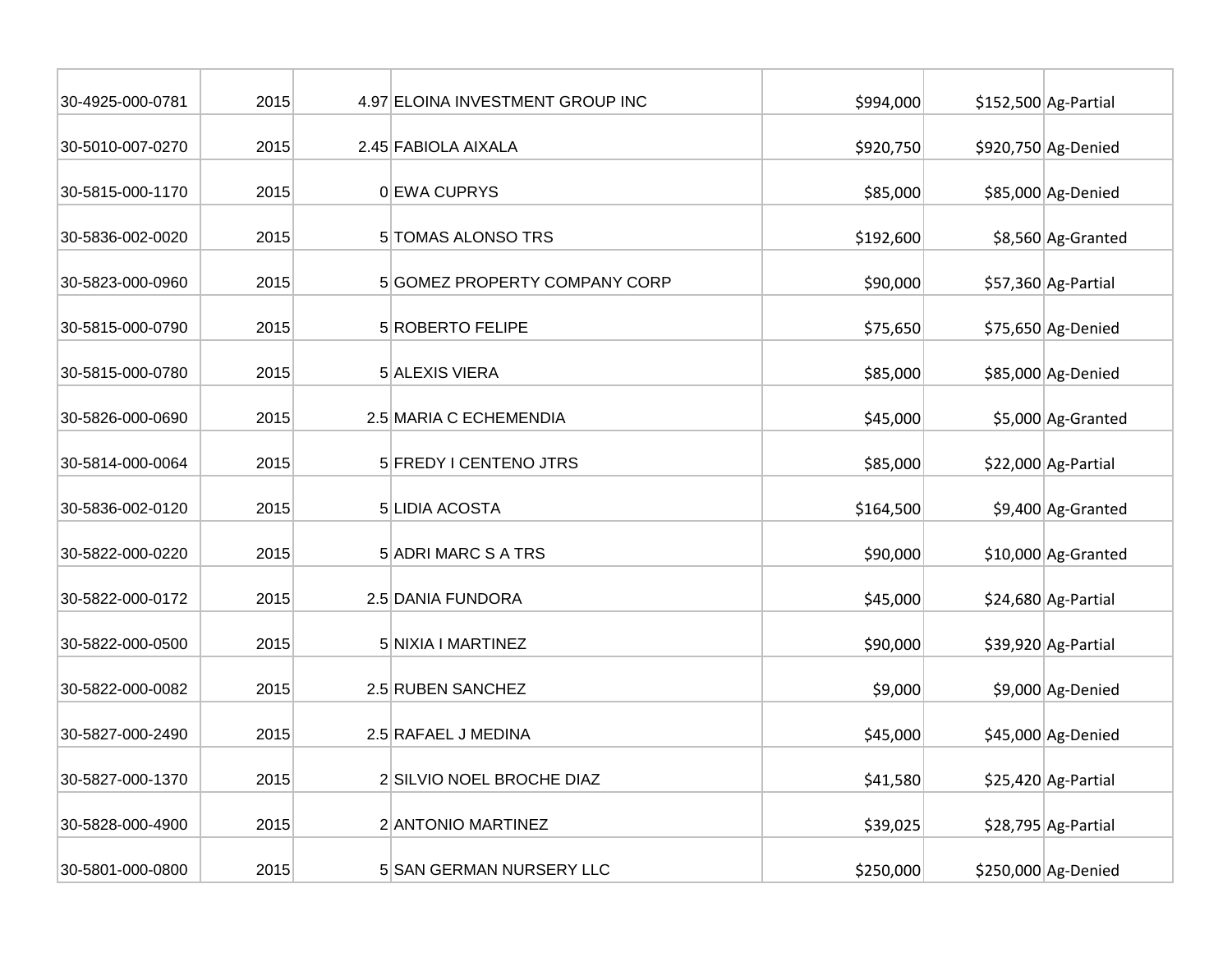| 30-5815-000-1610 | 2015 | 5 JULIO R FELIPE               | \$85,000  |                | \$85,000 Ag-Denied    |
|------------------|------|--------------------------------|-----------|----------------|-----------------------|
| 30-5827-000-1010 | 2015 | 2.5 ANTONIO M RODRIGUEZ        | \$45,000  |                | \$45,000 Ag-Denied    |
| 30-5812-000-0090 | 2015 | 5 KILEY J REYNOLDS             | \$231,500 |                | \$231,500 Ag-Denied   |
| 30-5822-000-0134 | 2015 | 2 DUNIA MARIN JTRS             | \$36,540  |                | \$6,620 Ag-Partial    |
| 30-5812-000-0015 | 2015 | 10 RUBEN RUIZ VELASCO          | \$500,000 | \$20,000 Ag-BF |                       |
| 30-5812-000-0170 | 2015 | 4 JUAN CARLOS QUESADA          | \$238,500 |                | \$238,500 Ag-Denied   |
| 30-5834-000-0180 | 2015 | 4 JOSE RUBEN RODRIGUEZ         | \$140,910 |                | \$55,510 Ag-Partial   |
| 30-5801-000-0030 | 2015 | 4.5 JUAN C AULET               | \$238,000 |                | \$238,000 Ag-Denied   |
| 30-5801-000-0075 | 2015 | 3.76 CARLOS HERNANDEZ          | \$238,000 |                | \$103,600 Ag-Partial  |
| 30-5813-000-0380 | 2015 | 4.55 RANCH BELIEVE INC         | \$200,000 |                | \$200,000 Ag-Denied   |
| 30-5821-000-0790 | 2015 | 4.51 JUAN CARLOS PENA          | \$81,180  |                | \$81,180 Ag-Denied    |
| 30-5828-000-4120 | 2015 | 2.72 ESMILDO CLARO             | \$40,800  |                | \$40,800 Ag-Denied    |
| 30-5827-000-1660 | 2015 | 1.5 OASIS FARM INC             | \$45,000  |                | \$30,120 Ag-Partial   |
| 30-5834-000-0014 | 2015 | 30 FIDALGO AUTO CENTER INC     | \$375,000 |                | $$174,900$ Ag-Partial |
| 30-5835-000-0144 | 2015 | 4.44 PEDRO GARCIA              | \$155,400 |                | \$45,840 Ag-Partial   |
| 30-5835-000-0145 | 2015 | 4 NORBERTO SAULEDA             | \$180,320 |                | \$180,320 Ag-Denied   |
| 30-5827-000-0450 | 2015 | 5 ANTONIO M RODRIGUEZ SARDINAS | \$90,000  |                | \$10,000 Ag-Granted   |
| 30-5814-000-0010 | 2015 | 2 HERNAN R LAZO                | \$85,000  |                | \$85,000 Ag-Denied    |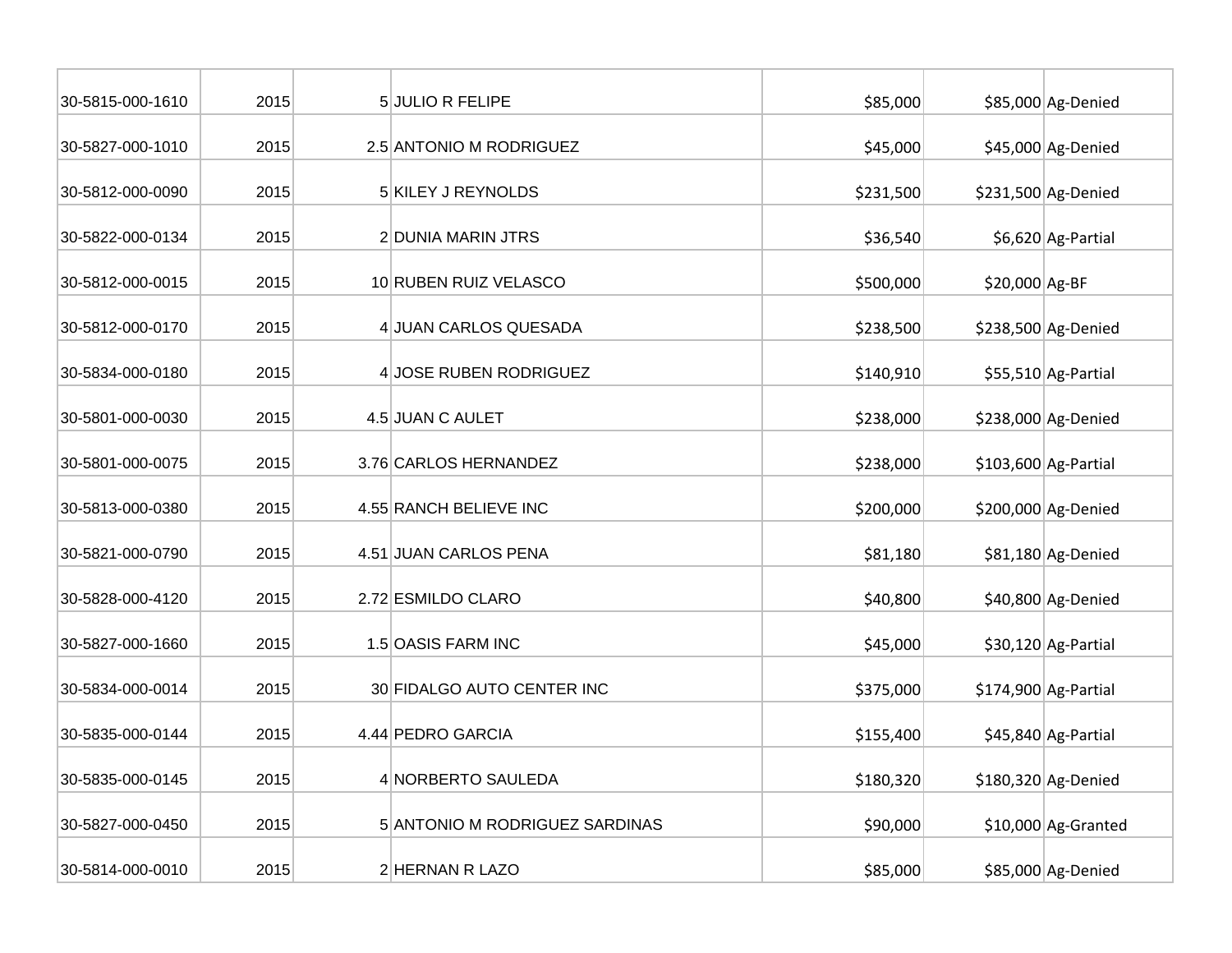| 30-5826-000-0025 | 2015 | 5 M & M HARVEST INC           | \$200,000   |                | \$200,000 Ag-Denied   |
|------------------|------|-------------------------------|-------------|----------------|-----------------------|
| 30-5821-000-0860 | 2015 | 562ND ST INVESTMENTS INC      | \$90,000    |                | \$90,000 Ag-Denied    |
| 30-5907-000-0050 | 2015 | 41.07 REF INMOBILIARIA INC    | \$2,464,200 |                | \$82,140 Ag-Granted   |
| 30-5826-000-0027 | 2015 | 3.5 M & M HARVEST INC         | \$176,050   |                | \$176,050 Ag-Denied   |
| 30-5930-000-2240 | 2015 | 2.57 ULISES MARTINEZ          | \$102,800   |                | \$5,140 Ag-Granted    |
| 30-5932-001-0051 | 2015 | 1.5 SANDRA PEREZ ALVAREZ      | \$127,838   |                | \$74,308 Ag-Partial   |
| 30-5930-000-1970 | 2015 | 10 DOUBLE O FARMS INC         | \$415,200   |                | \$20,760 Ag-Granted   |
| 30-5930-000-2090 | 2015 | 5 RODSON 5 LLC                | \$208,000   |                | \$10,400 Ag-Granted   |
| 30-5930-000-2141 | 2015 | 4.38 ORLANDO HERNANDEZ JR     | \$175,200   |                | \$25,100 Ag-Partial   |
| 30-5931-000-2570 | 2015 | 10 GISELA SANCHEZ MEDINA      | \$300,000   | \$20,000 Ag-BF |                       |
| 30-5930-000-2270 | 2015 | 2.5 ANA L FERNANDEZ           | \$103,600   |                | \$103,600 Ag-Denied   |
| 30-5930-000-1770 | 2015 | 2.31 C&B LLC FLA LIMITED CORP | \$103,950   |                | \$20,960 Ag-Partial   |
| 30-5931-000-2585 | 2015 | 4 JOSEPH K KHALIL             | \$152,750   |                | \$42,340 Ag-Partial   |
| 30-5930-000-0200 | 2015 | 12 THREE STAR INVESTMENTS LLC | \$420,000   |                | $$191,970$ Ag-Granted |
| 30-5930-000-1600 | 2015 | 2.28 AQUARIUS IP CORP         | \$102,600   |                | \$86,260 Ag-Partial   |
| 30-5932-000-4610 | 2015 | 1 ARAINA QUINTANILLA          | \$89,312    |                | $$76,002$ Ag-Partial  |
| 30-6811-000-0064 | 2015 | 1.57 EDUARDO LARA             | \$68,175    |                | \$58,285 Ag-Partial   |
| 30-6803-000-3760 | 2015 | 2.59 LAZARO ANTONIO ACOSTA    | \$103,600   |                | \$5,180 Ag-Granted    |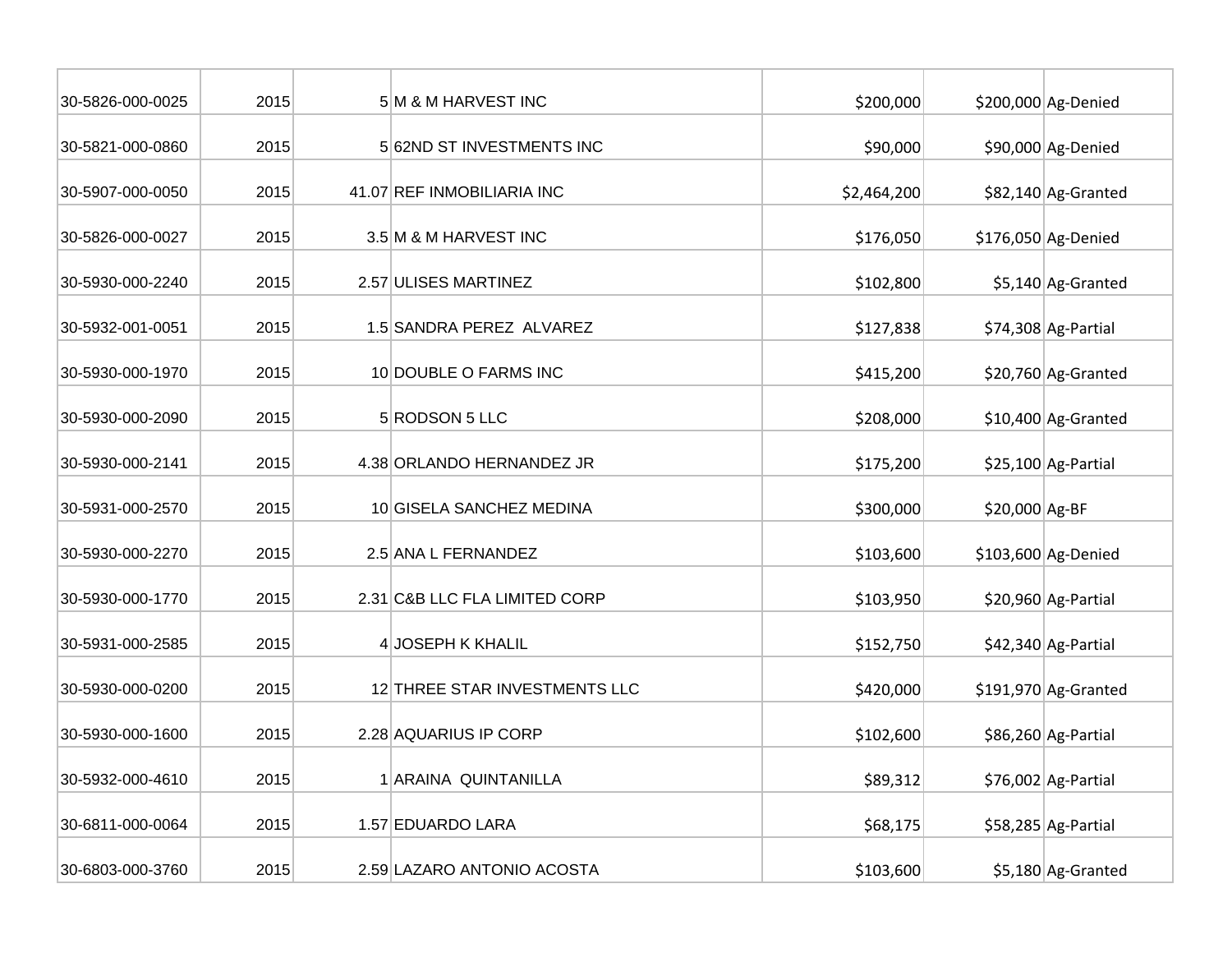| 30-6030-001-0360 | 2015 | 0.157 SANTA CLARA DADE LLC     | \$10,960  | \$314 Ag-Granted      |
|------------------|------|--------------------------------|-----------|-----------------------|
| 30-6030-001-0370 | 2015 | 0.157 SANTA CLARA DADE LLC     | \$10,960  | \$314 Ag-Granted      |
| 30-6801-000-0221 | 2015 | 7.5 CAYO MALO LLC              | \$300,000 | $$148,000$ Ag-Partial |
| 30-6803-000-0160 | 2015 | 3.75 CARLOS E ZAMORA & W NANCY | \$129,025 | \$41,490 Ag-Partial   |
| 30-6809-000-2230 | 2015 | <b>5 PALM MAGIC INC</b>        | \$150,000 | \$150,000 Ag-Denied   |
| 30-6030-000-0110 | 2015 | 32.7 ARCHIMEDES XXIX LLC       | \$739,700 | \$65,400 Ag-Granted   |
| 30-6816-000-1610 | 2015 | 5 PRABHAKAR MARNADI            | \$162,500 | $$29,215$ Ag-Partial  |
| 30-6816-000-1550 | 2015 | 5 A S ORNAMENTAL NURSERY CORP  | \$150,000 | $$10,000$ Ag-Granted  |
| 30-6816-000-1570 | 2015 | 5 SAMBAMURTHY SUBRAMANIAN      | \$162,500 | \$162,500 Ag-Denied   |
| 30-6801-000-1610 | 2015 | 0.7 VICTOR MALDONADO MALDONADO | \$82,500  | \$82,500 Ag-Denied    |
| 30-6830-000-0035 | 2015 | <b>5 COMFORT REALTY CORP</b>   | \$125,000 | \$125,000 Ag-Denied   |
| 30-6823-000-0410 | 2015 | 2 SILVIO GONZALEZ &W           | \$92,400  | \$92,400 Ag-Denied    |
| 30-6803-000-0130 | 2015 | 2 PEDRO YNIGO                  | \$74,550  | $$74,550$ Ag-Denied   |
| 30-6823-000-0040 | 2015 | 19.3 NEW VENTURE PARTNERS LLC  | \$482,500 | \$185,800 Ag-Partial  |
| 30-6811-000-3420 | 2015 | 1.26 MICHAEL WANEK             | \$63,000  | \$32,760 Ag-Partial   |
| 30-6905-000-0230 | 2015 | 15.65 BAAAMA XI LLC            | \$350,000 | \$20,000 Ag-Granted   |
| 30-6814-000-0031 | 2015 | 0.5 DAISSEL CASTILLO JTRS      | \$41,250  | \$34,360 Ag-Partial   |
| 30-6823-000-0211 | 2015 | 5 NICOLAS W SAARNI             | \$175,000 | \$10,000 Ag-Granted   |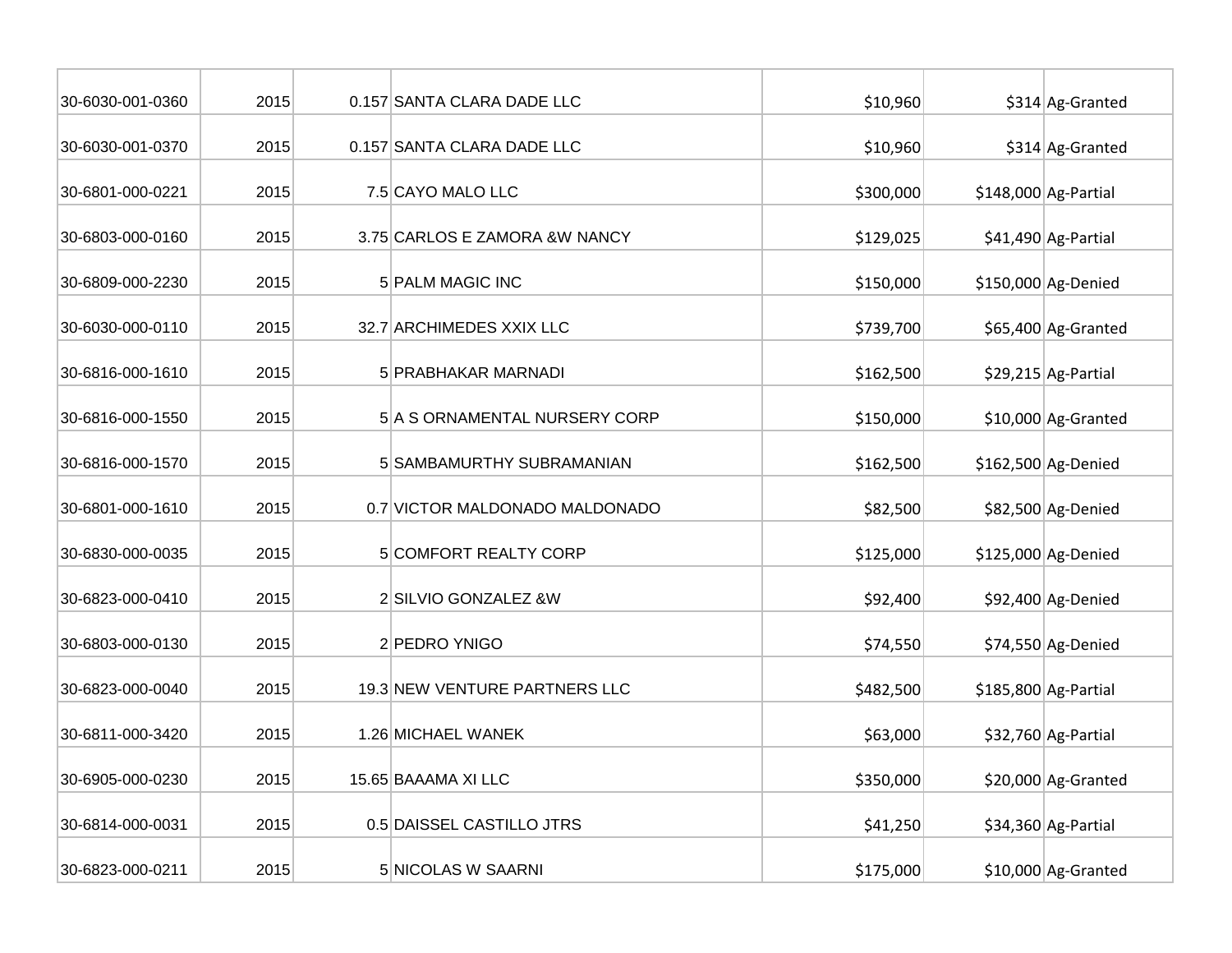| 30-6815-000-0061 | 2015 | 2.5 MICHELLE GARCIA                 | \$92,400  | \$69,600 Ag-Partial   |
|------------------|------|-------------------------------------|-----------|-----------------------|
| 30-6810-000-0780 | 2015 | 6.59 TRINIDAD UNION LLC             | \$197,700 | \$21,300 Ag-Partial   |
| 30-6834-000-0371 | 2015 | 1.3 YOSVANI DEVORA JTRS             | \$79,500  | \$33,420 Ag-Partial   |
| 30-6810-000-1930 | 2015 | 0 CARLOS RODRIGUEZ & W MARIA        | \$57,150  | \$57,150 Ag-Denied    |
| 30-6812-000-0135 | 2015 | 9.74 RAFAEL J MEDINA                | \$288,503 | $$20,081$ Ag-Partial  |
| 30-6812-000-0140 | 2015 | 9.62 RAFAEL J MEDINA                | \$260,155 | $$15,620$ Ag-Partial  |
| 30-6823-000-0401 | 2015 | 5 COLLEY BILLIE                     | \$200,000 | \$200,000 Ag-Denied   |
| 30-6810-000-0969 | 2015 | 7.18 FM FARM INC                    | \$218,750 | $$122,380$ Ag-Partial |
| 30-6835-000-0251 | 2015 | 2.42 SUSAN L HALL                   | \$102,200 | \$102,200 Ag-Denied   |
| 30-6826-000-0642 | 2015 | 9.73 PLANT SOLUTIONS LLC            | \$243,250 | \$19,460 Ag-Granted   |
| 30-6829-000-0362 | 2015 | 2.31 CURRENT OWNER                  | \$80,850  | \$9,240 Ag-Partial    |
| 30-6902-001-0242 | 2015 | 2.5 CARMEN G BYRD JTRS              | \$172,200 | \$172,200 Ag-Denied   |
| 30-6834-000-0060 | 2015 | 4.5 CHERYL WIGGINS                  | \$150,000 | \$24,000 Ag-Granted   |
| 30-6907-000-0990 | 2015 | 5 BARBARA CHIN LOY TRS              | \$161,102 | \$161,102 Ag-Denied   |
| 30-6826-000-0119 | 2015 | 2.41 REDLANDS AGRICULTURAL HOLDINGS | \$108,450 | $$108,450$ Ag-Denied  |
| 30-6823-000-0421 | 2015 | 2.4 ELSA GOMEZ                      | \$99,000  | \$9,990 Ag-Partial    |
| 30-6815-000-0063 | 2015 | 2.5 MICHELLE GARCIA                 | \$100,000 | \$9,940 Ag-Partial    |
| 30-6906-000-0800 | 2015 | 4 DAVID BARISH                      | \$194,000 | $$164,740$ Ag-Partial |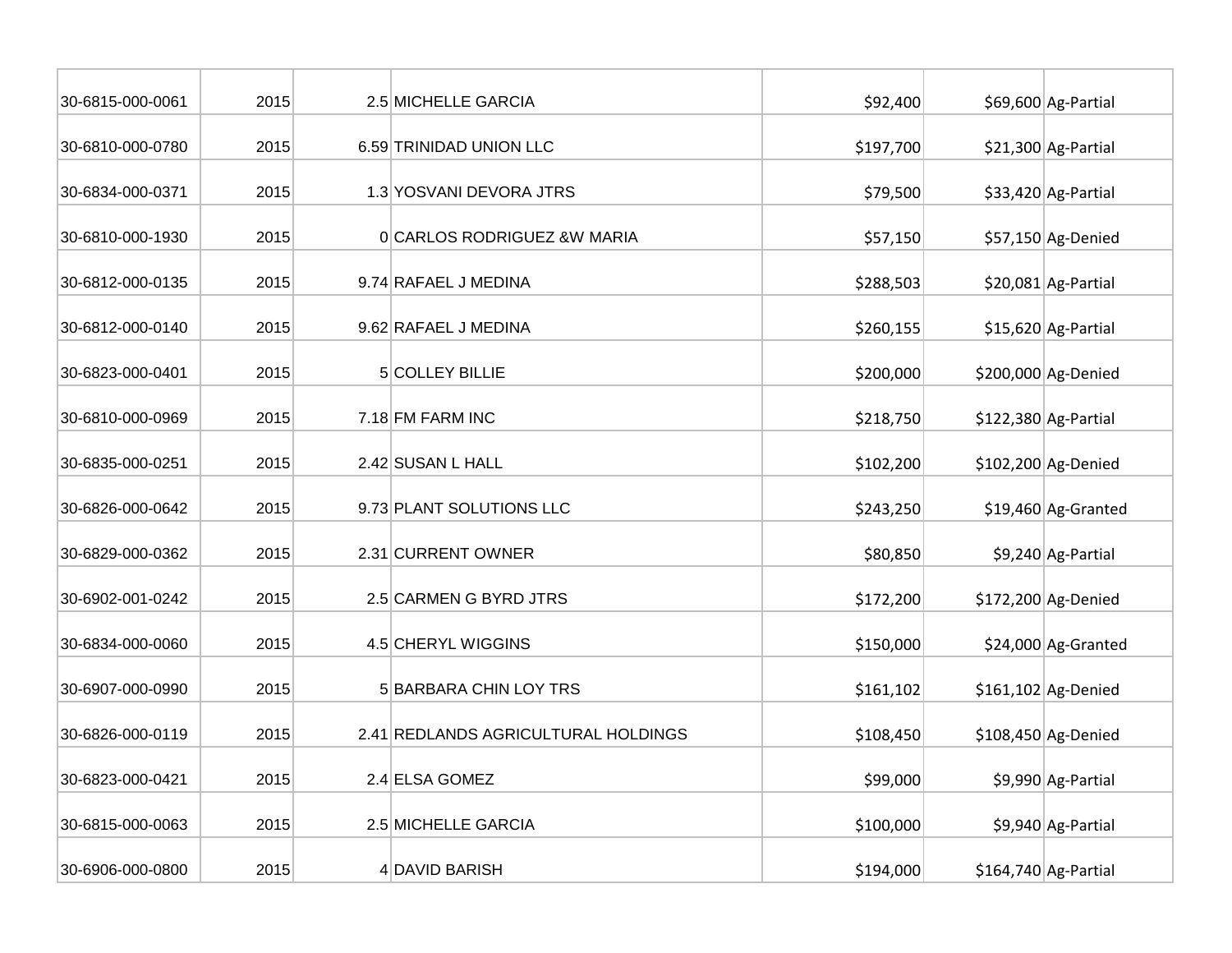| 30-6816-000-1660 | 2015 | 5 PRABHAKAR MARNADI                   | \$162,500 | \$85,030 Ag-Partial |
|------------------|------|---------------------------------------|-----------|---------------------|
| 30-6816-000-1690 | 2015 | 5 RITHY MEAN                          | \$162,500 | \$162,500 Ag-Denied |
| 30-6821-000-4470 | 2015 | 1.25 RAFAEL URQUIA                    | \$50,000  | \$7,820 Ag-Partial  |
| 30-6821-000-4480 | 2015 | 1.25 RAFAEL FRANCISCO URQUIA          | \$50,000  | \$29,480 Ag-Partial |
| 30-6802-000-0096 | 2015 | 2.5 YOHANDRY MESTRE                   | \$87,500  | \$38,990 Ag-Partial |
| 30-6809-000-0360 | 2015 | 2.53 MORENO LANDSCAPING & NURSERY INC | \$88,550  | \$5,060 Ag-Granted  |
| 30-6814-000-0046 | 2015 | 10 GUILLERMO VALENZUELA               | \$300,000 | \$300,000 Ag-Denied |
| 30-6830-000-0030 | 2015 | 4.37 COMFORT REALTY CORP              | \$109,250 | \$109,250 Ag-Denied |
| 30-6821-000-4340 | 2015 | 1 MARJORIE CHANG                      | \$50,400  | \$31,780 Ag-Partial |
| 30-6809-000-0430 | 2015 | 3.14 DIAZ FARM INC                    | \$94,200  | \$6,280 Ag-Granted  |
| 30-6809-000-0440 | 2015 | 3 YAHIMA AGUIAR                       | \$78,400  | \$78,400 Ag-Denied  |
| 30-6904-000-0155 | 2015 | 0.13 JO ANN MCMILLAN                  | \$75,000  | \$75,000 Ag-Granted |
| 30-6810-000-0141 | 2015 | 0.85 RAUL RAMIREZ                     | \$53,100  | \$30,740 Ag-Partial |
| 30-6811-000-0640 | 2015 | 20 18805 LLC                          | \$484,750 | \$43,150 Ag-Partial |
| 30-6835-000-0190 | 2015 | 3.63 VICTOR TAM                       | \$162,050 | \$42,260 Ag-Granted |
| 30-6803-000-0077 | 2015 | 0.59 MIGUEL FLORIN & JOHN A FLORIN &  | \$61,200  | \$61,200 Ag-Denied  |
| 30-6801-000-0340 | 2015 | 10 GREGORY J MISLOW III               | \$396,000 | \$64,640 Ag-Partial |
| 30-6809-000-0730 | 2015 | 2.31 DIAZ FARM INC                    | \$80,850  | \$55,110 Ag-Partial |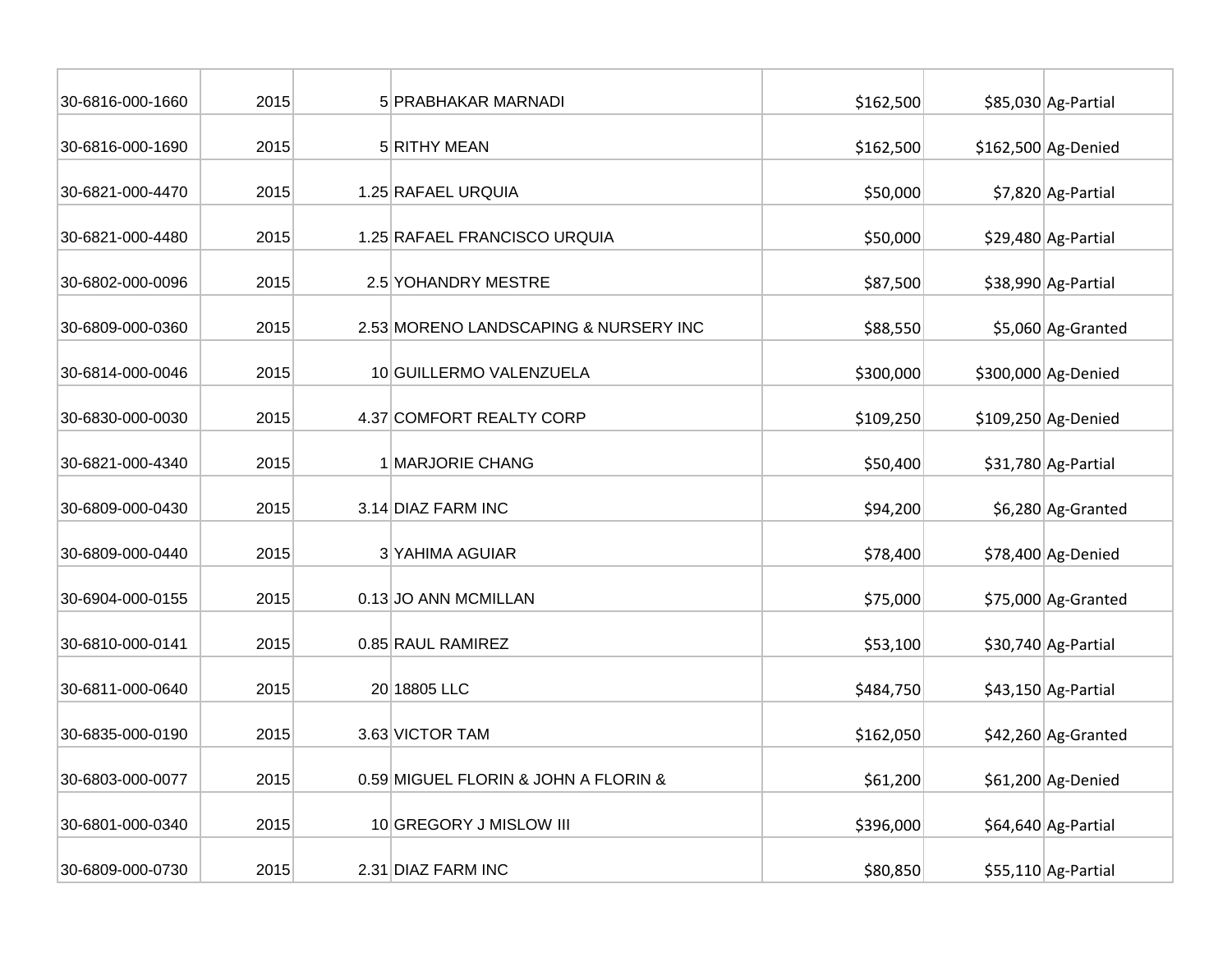| 30-6801-000-0090 | 2015 | 5 NUEVA TIERRA LLLP                  | \$254,000 |                 | \$83,120 Ag-Partial   |
|------------------|------|--------------------------------------|-----------|-----------------|-----------------------|
| 30-6821-000-1630 | 2015 | 1.6 JAVIER SANCHEZ                   | \$51,600  |                 | \$16,640 Ag-Partial   |
| 30-6823-000-0441 | 2015 | 4 CARLOS G DIAZ                      | \$180,400 |                 | $$142,400$ Ag-Partial |
| 30-6907-000-0170 | 2015 | 4.09 FRANK ACOSTA                    | \$163,600 |                 | \$16,920 Ag-Partial   |
| 30-6816-000-2420 | 2015 | 5.965 LUIS S AGUIAR                  | \$161,362 |                 | $$161,362$ Ag-Denied  |
| 30-6906-000-0231 | 2015 | 5 ALGIBE LLC                         | \$189,600 |                 | \$27,530 Ag-Partial   |
| 30-6906-000-0120 | 2015 | 2.3 SHARON K URSCHELER               | \$127,680 |                 | \$127,680 Ag-Denied   |
| 30-6825-000-0653 | 2015 | 1.35 JOHN C DEMOTT TRS               | \$64,800  |                 | \$9,600 Ag-Partial    |
| 30-6811-000-3260 | 2015 | 1.33 LUIS RUBALCABAL                 | \$63,500  |                 | \$45,740 Ag-Partial   |
| 30-6803-000-0085 | 2015 | 2.5 MAYELIN DENIS                    | \$80,850  |                 | \$27,390 Ag-Partial   |
| 30-6813-000-0350 | 2015 | 5 JUNIOR A CORP                      | \$175,000 |                 | \$19,240 Ag-Partial   |
| 30-7809-000-0103 | 2015 | 10 PETER B SCHNEBLY                  | \$292,200 |                 | \$19,480 Ag-Granted   |
| 30-6830-000-0031 | 2015 | 8.53 ALBERT JAY ROURKE &W BRENDA K   | \$213,250 |                 | \$213,250 Ag-Denied   |
| 30-6824-000-0280 | 2015 | 5 JEANNETTE VARELA                   | \$350,000 |                 | $$213,640$ Ag-Partial |
| 30-7809-000-0120 | 2015 | 4.38 DRAGON FRUIT OF FLORIDA USA LLC | \$141,536 |                 | \$39,836 Ag-Partial   |
| 30-6906-000-0230 | 2015 | 1.75 CURRENT OWNER                   | \$189,400 | \$122,900 Ag-BF |                       |
| 30-6030-000-0160 | 2015 | 19.52 ARCHIMEDES XXIX LLC            | \$438,860 |                 | \$39,240 Ag-Granted   |
| 30-6821-000-2090 | 2015 | 1.85 BARBARA BARRIOS                 | \$63,800  |                 | \$15,605 Ag-Granted   |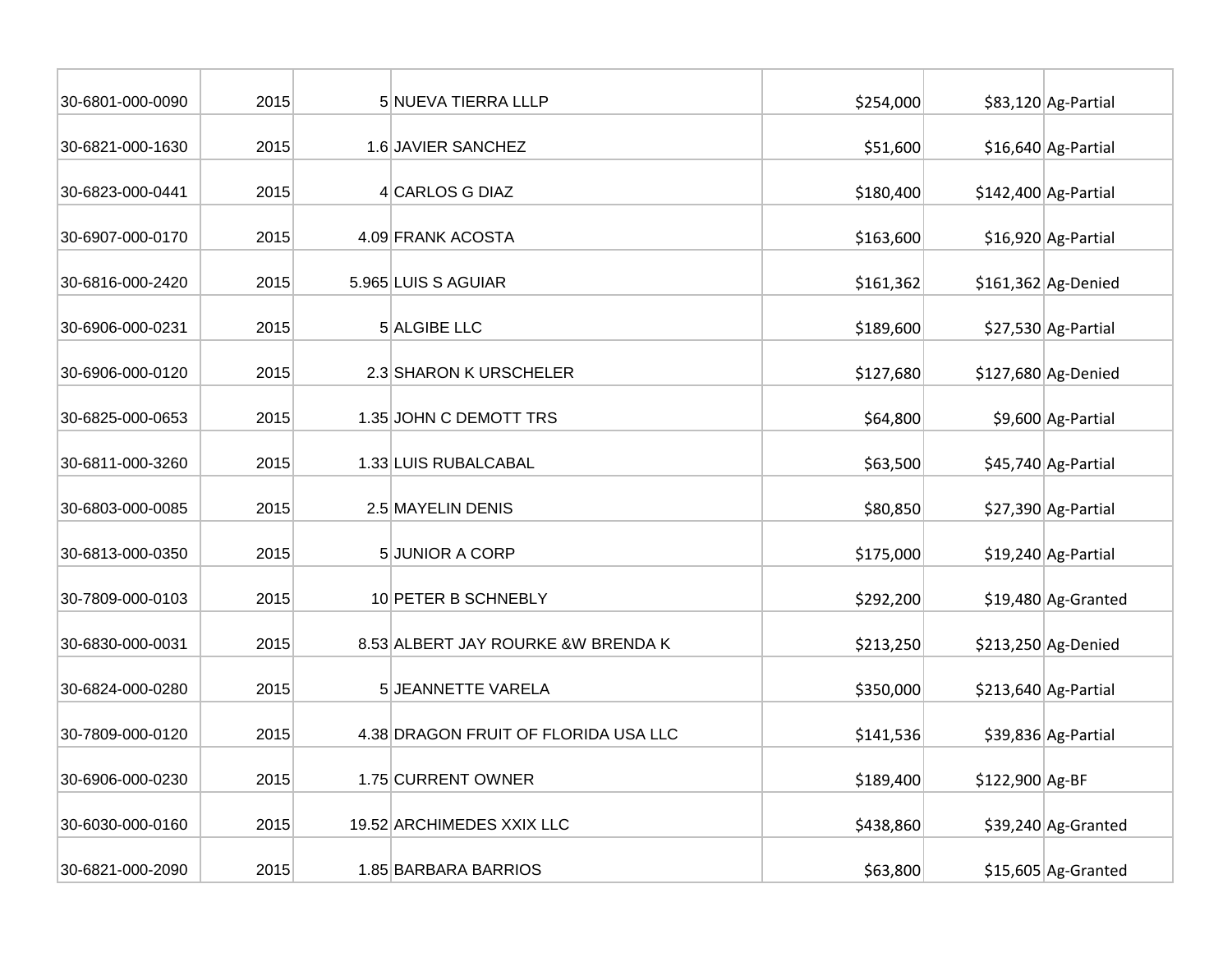| 30-6803-000-1560 | 2015 | 5.14 ALBERTO AVILA                     | \$154,200   | \$154,200 Ag-Denied   |
|------------------|------|----------------------------------------|-------------|-----------------------|
| 30-6821-000-2100 | 2015 | 2.32 MANUEL RUBIO                      | \$63,800    | \$63,800 Ag-Denied    |
| 30-6810-000-0200 | 2015 | 2 YOSLAYNE LOPEZ                       | \$96,800    | \$96,800 Ag-Denied    |
| 30-6836-000-0514 | 2015 | 3.5 CURRENT OWNER                      | \$169,050   | $$114,270$ Ag-Partial |
| 30-6824-000-0342 | 2015 | 9.5 ALVARO ISAAC & WISABEL FADUL       | \$286,800   | $$231,360$ Ag-Partial |
| 30-6803-000-1200 | 2015 | 2.39 CARMEN Y FERNANDEZ                | \$83,650    | \$83,650 Ag-Denied    |
| 30-6813-000-0120 | 2015 | 4 CERON BROTHER'S INC                  | \$191,250   | $$191,250$ Ag-Denied  |
| 30-6832-000-1450 | 2015 | 4.75 MIGUEL A JORGE & IRMA GARCIA JTRS | \$150,000   | \$17,000 Ag-Granted   |
| 30-6929-000-0370 | 2015 | 10 REDLANDS LASARTE LLC                | \$242,496   | \$58,216 Ag-Partial   |
| 30-6817-000-0153 | 2015 | 5.8 TUAN HONG DIEP                     | \$179,424   | $$11,392$ Ag-Granted  |
| 30-6803-000-0031 | 2015 | 1.5 EDUARDO GIL &W EDITH               | \$75,000    | \$68,040 Ag-Partial   |
| 30-6810-000-0890 | 2015 | 7.2 LONGAN ORCHARDS LLC                | \$216,000   | \$216,000 Ag-Denied   |
| 30-6834-000-0021 | 2015 | 13 DOUBLE O FARMS INC                  | \$334,225   | \$334,225 Ag-Denied   |
| 30-6826-000-0411 | 2015 | 1.2 PATRICK A LINGLE                   | \$112,500   | \$72,080 Ag-Partial   |
| 30-6802-000-0250 | 2015 | 116.75 COSTA GD LLC                    | \$2,101,500 | \$587,740 Ag-Partial  |
| 30-6914-000-0283 | 2015 | 5 SHARON D SELLER TRS                  | \$309,530   | \$24,014 Ag-Partial   |
| 30-6821-000-4210 | 2015 | 1.25 CURRENT OWNER                     | \$50,000    | \$2,500 Ag-Granted    |
| 30-6809-000-0400 | 2015 | 2.24 RAUL E GOMEZ                      | \$78,540    | \$78,540 Ag-Denied    |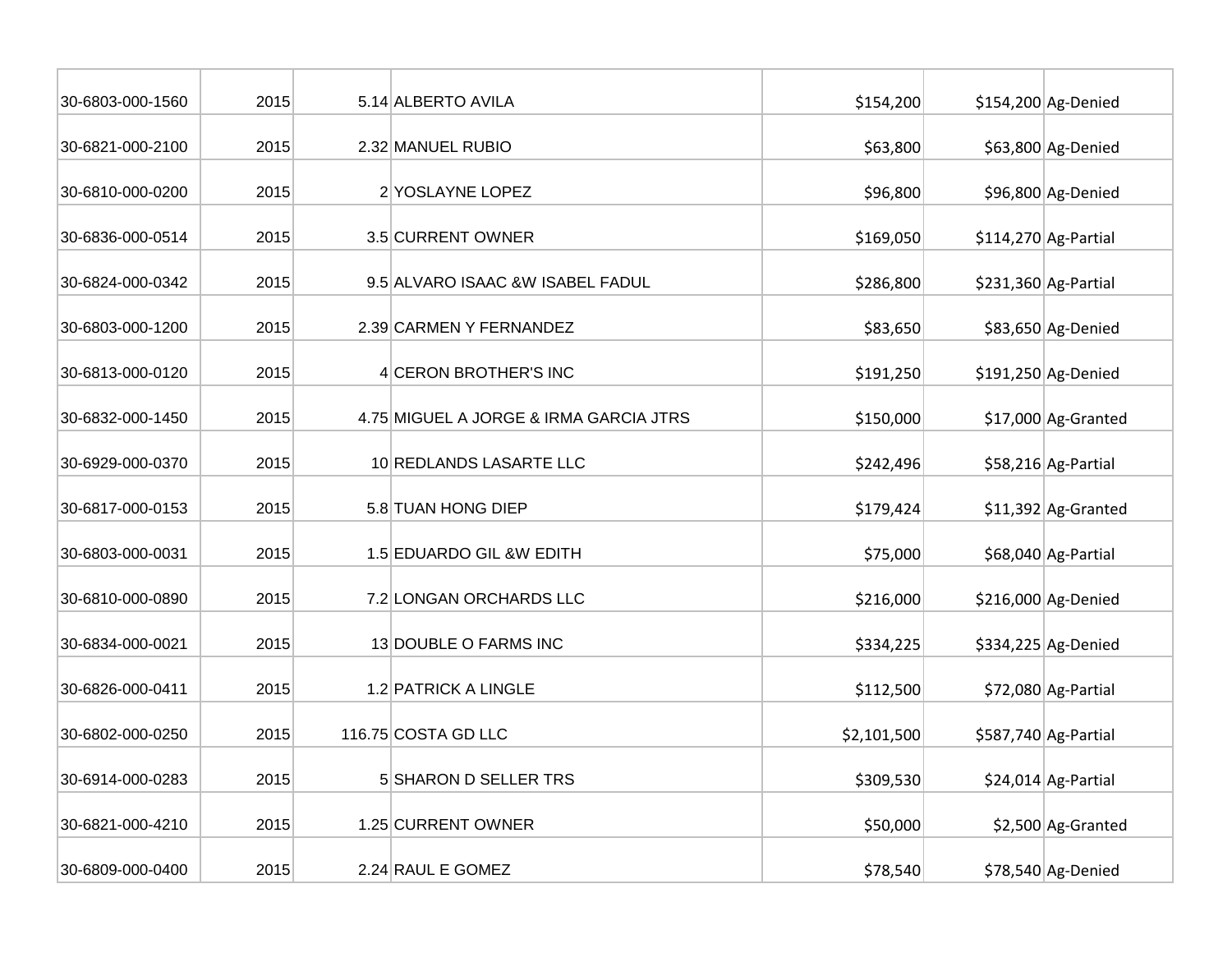| 30-6927-000-0040 | 2015 | 4.3 22 PRINCETON LLC                  | \$1,790,574 | \$779,070 Ag-Partial  |
|------------------|------|---------------------------------------|-------------|-----------------------|
| 30-6823-000-0580 | 2015 | 1.25 ILENE FERNANDEZ                  | \$75,000    | \$75,000 Ag-Denied    |
| 30-6904-000-0241 | 2015 | 10 PET FARM LLC                       | \$336,175   | \$64,941 Ag-Partial   |
| 30-6902-001-0253 | 2015 | 2.5 CRISTINA I TABORDA                | \$175,000   | \$28,800 Ag-Partial   |
| 30-6821-000-3810 | 2015 | 1.28 NOEL GONZALEZ CUELLAR            | \$51,200    | \$32,200 Ag-Partial   |
| 30-6810-000-0230 | 2015 | 2.5 YUNILDE PEREZ                     | \$96,800    | \$80,080 Ag-Partial   |
| 30-6829-000-0592 | 2015 | 2 CURRENT OWNER                       | \$87,500    | \$48,890 Ag-Partial   |
| 30-6810-000-0330 | 2015 | 7.2 CUBELLES DEVELOPMENT TRU CORP     | \$216,000   | \$14,400 Ag-Granted   |
| 30-6813-000-0363 | 2015 | 1 ALBERTO GALANTE                     | \$58,800    | \$58,800 Ag-Denied    |
| 30-6813-000-0570 | 2015 | 1 JUAN A RODRIGUEZ                    | \$55,200    | \$21,560 Ag-Partial   |
| 30-6917-000-0230 | 2015 | 9.02 COSTA NURSERY FARMS INC          | \$315,700   | \$18,040 Ag-Granted   |
| 30-6813-010-0080 | 2015 | 0.91 ADOLFO MOJICA                    | \$54,600    | \$54,600 Ag-Denied    |
| 30-6813-010-0081 | 2015 | 0.078 ADOLFO MOJICA                   | \$46,800    | \$27,080 Ag-Partial   |
| 30-7809-000-0090 | 2015 | 10 INTER RESEARCH CORP                | \$300,000   | \$300,000 Ag-Denied   |
| 30-6829-000-0451 | 2015 | 2 JORGE RIBERO                        | \$150,000   | \$134,600 Ag-Partial  |
| 30-6920-000-0635 | 2015 | 4 QUALITY WALL &                      | \$200,000   | $$112,600$ Ag-Partial |
| 30-6826-000-0113 | 2015 | 2.9 VICENTE A RODRIGUEZ & W ZENAIDA F | \$108,450   | \$108,450 Ag-Denied   |
| 30-6919-000-0094 | 2015 | 0.72 ARMANDO GARCIA SR JTRS           | \$106,600   | \$106,600 Ag-Denied   |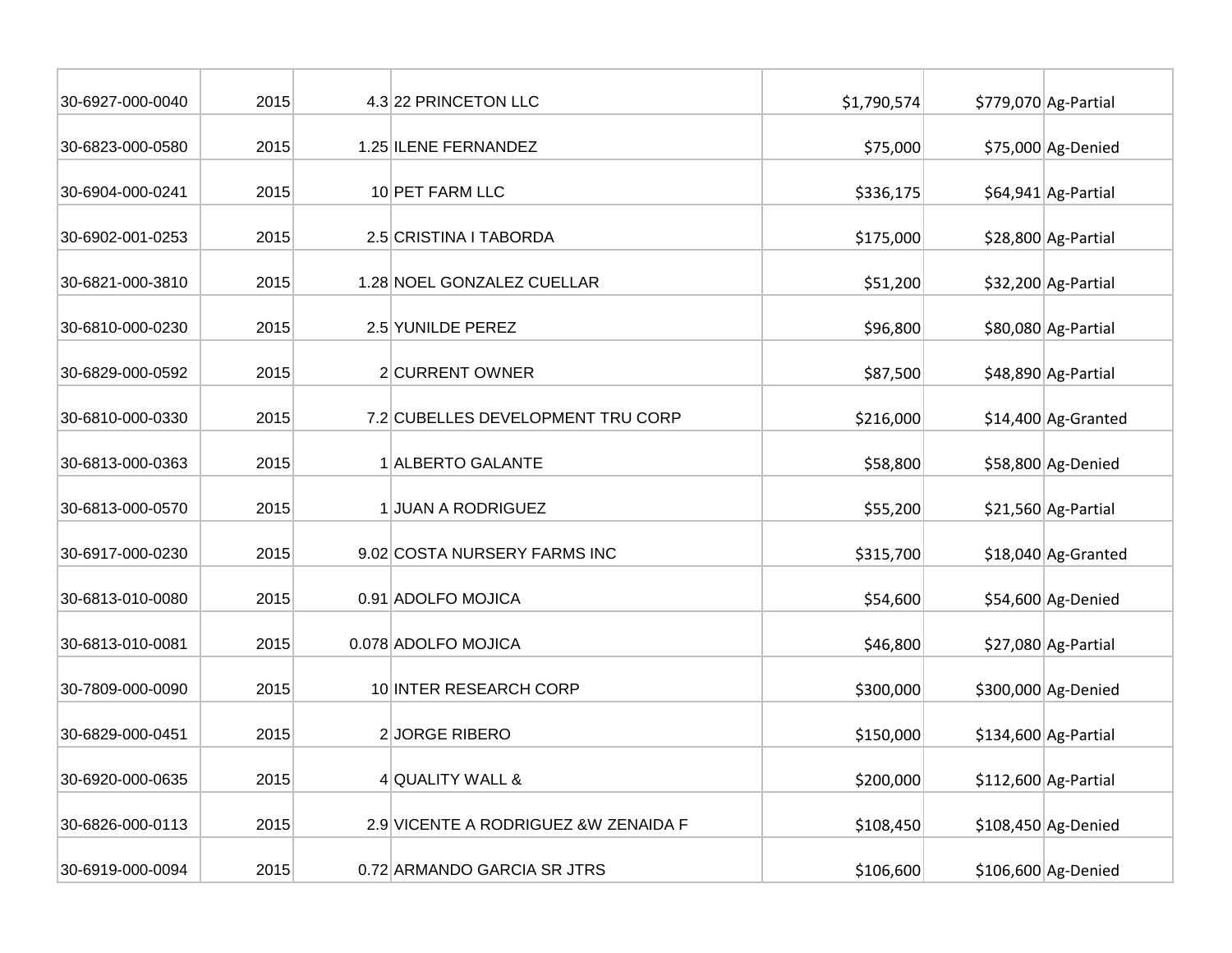| 30-6821-000-0051 | 2015 | 1.25 RANCHO VILLA ANA LLC          | \$50,000  | \$50,000 Ag-Denied    |
|------------------|------|------------------------------------|-----------|-----------------------|
| 30-6815-000-0460 | 2015 | 5 EDUARDO BORGES                   | \$162,500 | $$125,900$ Ag-Partial |
| 30-6019-000-0200 | 2015 | 3.16 PETERS FAMILY REAL ESTATE LLC | \$173,800 | \$6,320 Ag-Granted    |
| 30-7808-000-0081 | 2015 | 15.152 JOMA III PARTNERS LLP       | \$340,920 | \$30,304 Ag-Granted   |
| 30-6822-000-0021 | 2015 | 5 ANNIE TRINH JTRS                 | \$153,888 | \$9,470 Ag-Granted    |
| 30-6829-000-0468 | 2015 | 2.5 JOHN E CURRY                   | \$87,500  | \$5,000 Ag-Granted    |
| 30-6910-000-0081 | 2015 | 5 GOMEZ PROPERTIES COMPANY CORP    | \$205,200 | \$51,300 Ag-Partial   |
| 30-6813-000-0171 | 2015 | 1 NORIS LEDESMA                    | \$68,400  | \$68,400 Ag-Denied    |
| 30-6924-000-1270 | 2015 | 2.24 WILFREDO ABASCAL JR           | \$112,000 | \$112,000 Ag-Denied   |
| 30-6801-000-0030 | 2015 | 9.5 RIVAL USA INVESTMENT LLC       | \$378,800 | \$378,800 Ag-Denied   |
| 30-6812-000-0462 | 2015 | 1.25 HARDLAND INVESTMENTS INC      | \$73,150  | \$73,150 Ag-Denied    |
| 30-6836-000-0121 | 2015 | 5 JOSE TOJEIRO                     | \$252,450 | \$9,180 Ag-Granted    |
| 30-6812-000-0464 | 2015 | 1.2 ISRAEL PILOTO                  | \$77,550  | \$77,550 Ag-Denied    |
| 30-6829-000-0461 | 2015 | 4.62 KAREN W CURRY JTRS            | \$138,600 | \$30,800 Ag-Partial   |
| 30-6918-000-0121 | 2015 | 4.58 DONALD BERNECKER &W JUDITH LE | \$183,200 | \$9,160 Ag-Granted    |
| 30-6826-000-0450 | 2015 | 4 FRANKLIN EDWIN ARRUFAT           | \$120,750 | \$6,900 Ag-Granted    |
| 30-6916-001-0201 | 2015 | 5 ERVIN GONZALEZ                   | \$200,000 | \$200,000 Ag-Denied   |
| 30-6916-001-0210 | 2015 | 5 ERVIN GONZALEZ                   | \$200,000 | \$200,000 Ag-Denied   |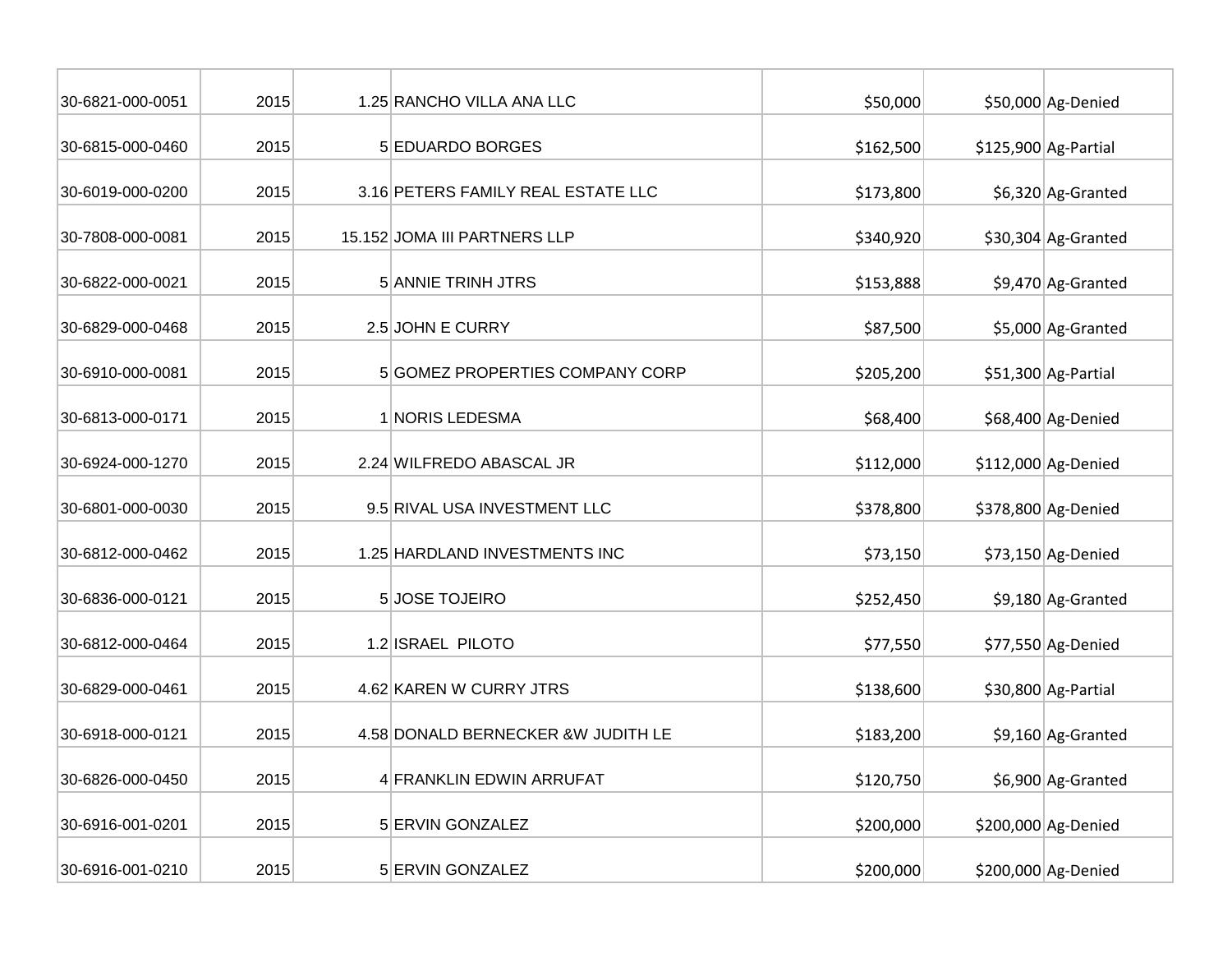| 30-6803-000-0220 | 2015 | 1.47 SERVICES INVESTMENT CORP     | \$77,000  | \$28,490 Ag-Granted   |
|------------------|------|-----------------------------------|-----------|-----------------------|
| 30-6819-000-0490 | 2015 | 5.34 JOSE R GONZALEZ              | \$186,725 | $$138,545$ Ag-Partial |
| 30-6809-000-0460 | 2015 | 2.5 NELSON BELTRAN JTRS           | \$67,320  | $$15,520$ Ag-Partial  |
| 30-6813-000-0303 | 2015 | 0.8 JOSE R FERNANDEZ              | \$48,000  | \$12,620 Ag-Partial   |
| 30-6829-000-0642 | 2015 | 2 CLARA A ULERY                   | \$80,850  | \$80,850 Ag-Denied    |
| 30-6912-008-0030 | 2015 | 1 MANUEL MENDEZ JR                | \$100,818 | \$100,818 Ag-Denied   |
| 30-6919-000-0220 | 2015 | 4 BRAULIA QUIVERA DE ORTEGA       | \$160,000 | \$8,000 Ag-Granted    |
| 30-6919-000-0230 | 2015 | 2 BRAULIA QUIVERA DE ORTEGA       | \$90,000  | \$23,350 Ag-Partial   |
| 30-6810-000-2190 | 2015 | 2.39 ROBERTO BULNES JR            | \$95,600  | \$42,400 Ag-Partial   |
| 30-6919-000-0171 | 2015 | 5 GUSTAVO FERNANDEZ               | \$200,400 | \$105,020 Ag-Partial  |
| 30-6916-002-1245 | 2015 | 1.7 CAROLYN GILBERT EPSTEIN       | \$91,389  | $$91,389$ Ag-Denied   |
| 30-6928-000-0337 | 2015 | 0.88 CATALINA CUSTOM HOMES INC    | \$83,600  | \$1,760 Ag-Granted    |
| 30-6828-000-0020 | 2015 | 4.5 FRANK G VECIN                 | \$122,400 | \$48,200 Ag-Partial   |
| 30-6916-002-1240 | 2015 | 1.55 CAROLYN GILBERT EPSTEIN      | \$111,944 | $$111,944$ Ag-Denied  |
| 30-6031-000-0070 | 2015 | 40.98 B&JM #1 LLC                 | \$737,640 | \$81,960 Ag-Granted   |
| 30-6917-000-0300 | 2015 | 2.35 TOM M PRIVETT JR &W SHARYN K | \$102,715 | \$45,095 Ag-Partial   |
| 30-6920-000-0600 | 2015 | 5 FRANCISCO VIGIL ESCALERA        | \$188,000 | \$188,000 Ag-Denied   |
| 30-6914-000-0180 | 2015 | 5 DEBRA A DE MARCO                | \$175,000 | $$154,540$ Ag-Partial |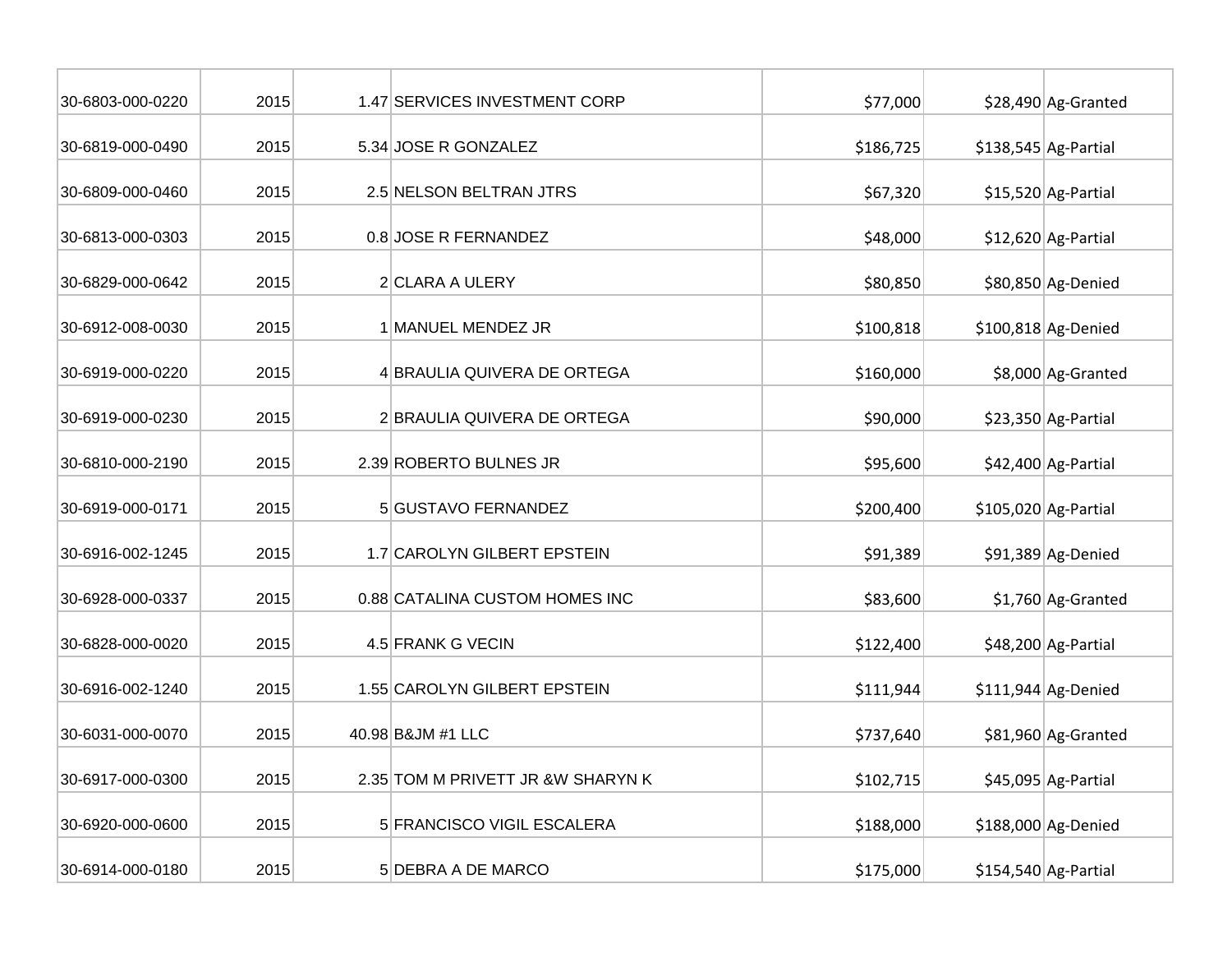| 30-6802-000-0218 | 2015 | 4.82 GMS INVESTMENT GROUP LLC  | \$167,375   |                | \$45,985 Ag-Partial   |
|------------------|------|--------------------------------|-------------|----------------|-----------------------|
| 30-7808-000-0030 | 2015 | 5 CHUONG SOK                   | \$164,450   |                | \$164,450 Ag-Denied   |
| 30-6810-000-2130 | 2015 | 2.5 CE CONCRETE SERVICES CORP  | \$95,600    |                | \$95,600 Ag-Denied    |
| 30-6902-001-0551 | 2015 | 3.19 BGR DEVELOPMENT LLC       | \$223,300   | \$6,380 Ag-BF  |                       |
| 30-6821-000-0440 | 2015 | 1.3 JUANA DIAZ & AIDA GARCIA   | \$52,000    |                | \$21,600 Ag-Partial   |
| 30-6811-000-1590 | 2015 | 1.25 EUNICES MONAGAS RAMIREZ   | \$63,000    |                | \$63,000 Ag-Denied    |
| 30-6821-000-1530 | 2015 | 1.25 ARMANDO GUTIERREZ         | \$50,000    |                | \$2,500 Ag-Granted    |
| 30-6903-000-0052 | 2015 | 4.5 A & L INVESTMENTS LLC      | \$149,055   |                | \$146,395 Ag-Denied   |
| 30-7828-000-0770 | 2015 | 1.43 GUICHO PRODUCE INC        | \$50,050    |                | \$2,860 Ag-Granted    |
| 30-6924-000-1911 | 2015 | 2.5 OIGO LLC                   | \$62,500    | $$2,500$ Ag-BF |                       |
| 30-6914-000-0431 | 2015 | 2.5 CLAUDE ROATTA              | \$162,500   |                | \$68,000 Ag-Partial   |
| 30-6914-003-0010 | 2015 | 1 DIANE LAVINE YEPEZ           | \$66,300    |                | \$27,240 Ag-Partial   |
| 30-6913-000-1290 | 2015 | 1 DIEGO V GRULLON              | \$56,100    |                | \$42,320 Ag-Partial   |
| 30-6822-000-0070 | 2015 | 5 VIET LE                      | \$162,500   |                | \$162,500 Ag-Denied   |
| 30-6916-001-0130 | 2015 | 5 WILLIAM F BOGIE              | \$200,000   |                | $$120,200$ Ag-Partial |
| 30-6815-000-0183 | 2015 | 2.12 LUCIANA MARTINEZ          | \$94,800    |                | \$58,700 Ag-Partial   |
| 30-6816-000-0181 | 2015 | 2.5 WILLIAM PONCE DE LEON JTRS | \$82,250    |                | \$54,860 Ag-Partial   |
| 30-6822-000-0130 | 2015 | 40 DOUBLE O FARMS INC          | \$1,014,500 |                | $$547,830$ Ag-Partial |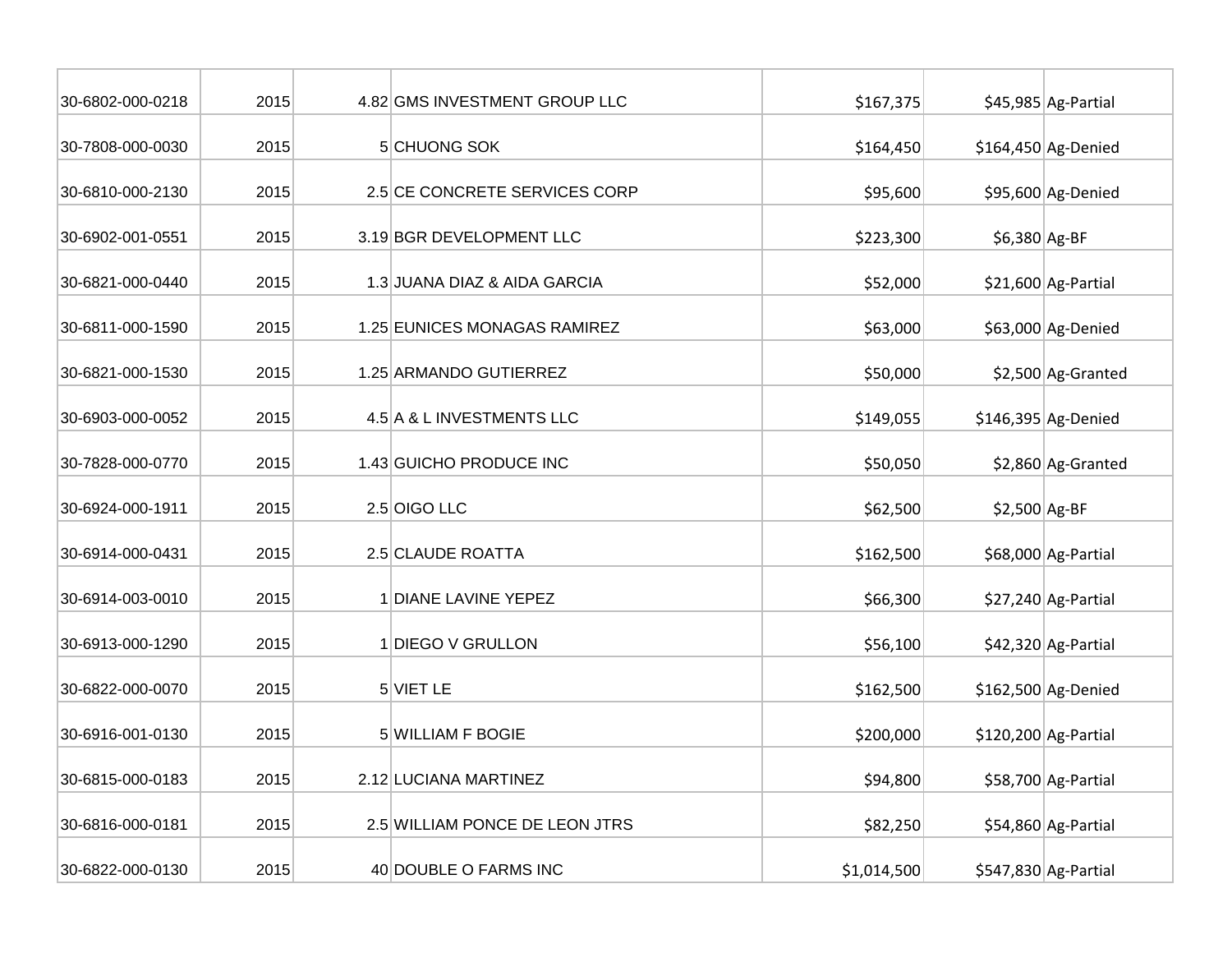| 30-6909-000-0171 | 2015 | 7.5 J & M REDLAND LLC          | \$263,900 |                | \$26,960 Ag-Partial   |
|------------------|------|--------------------------------|-----------|----------------|-----------------------|
| 30-6928-000-0314 | 2015 | 0.81 CATALINA CUSTOM HOMES INC | \$76,950  |                | \$1,620 Ag-Granted    |
| 30-6909-000-0150 | 2015 | 4.54 ALBERTO A SIRVEN          | \$181,600 |                | \$181,600 Ag-Denied   |
| 30-7808-000-1800 | 2015 | 5 VIRLENYS HERNANDEZ PALMA     | \$162,500 |                | \$99,060 Ag-Partial   |
| 30-6902-001-0460 | 2015 | 7.13 BGR DEVELOPMENT LLC       | \$499,100 | \$14,260 Ag-BF |                       |
| 30-6921-001-0110 | 2015 | 0.75 OBED VALDES               | \$54,136  |                | \$43,738 Ag-Partial   |
| 30-6930-000-0240 | 2015 | 4.89 ISLAY SUAREZ              | \$244,700 |                | \$53,468 Ag-Partial   |
| 30-6933-000-0290 | 2015 | 0.88 PEDRO S ROMERO TRS        | \$44,000  |                | \$44,000 Ag-Denied    |
| 30-7808-000-0170 | 2015 | 15.065 JOMA III PARTNERS LLP   | \$338,962 |                | \$30,130 Ag-Granted   |
| 30-6903-001-0046 | 2015 | 0.39 LOEL FISHMAN &W LISA      | \$13,650  |                | $$13,650$ Ag-Denied   |
| 30-6928-000-0384 | 2015 | 8.97 BERNETALLO FARMS LLC      | \$376,740 |                | \$81,540 Ag-Partial   |
| 30-6933-026-0190 | 2015 | 0.75 MANUEL A PARRA &W         | \$61,100  |                | \$31,797 Ag-Partial   |
| 30-6924-000-2030 | 2015 | 2.5 OIGO LLC                   | \$62,500  | \$2,500 Ag-BF  |                       |
| 30-6933-026-0230 | 2015 | 1.6 JOSE R GONZALEZ &W         | \$64,766  |                | \$23,926 Ag-Partial   |
| 30-7810-000-0190 | 2015 | 5 JUAN B ORTIZ                 | \$150,000 |                | $$133,480$ Ag-Partial |
| 30-6924-000-1340 | 2015 | 0.25 ROGELIO VELAZAQUEZ        | \$56,000  |                | \$46,880 Ag-Partial   |
| 30-6924-000-0010 | 2015 | 1.07 LLOYD E BROWN             | \$103,500 |                | \$103,500 Ag-Denied   |
| 30-6904-000-0150 | 2015 | 0.13 STEVEN C MCMILLAN         | \$75,000  |                | \$75,000 Ag-Granted   |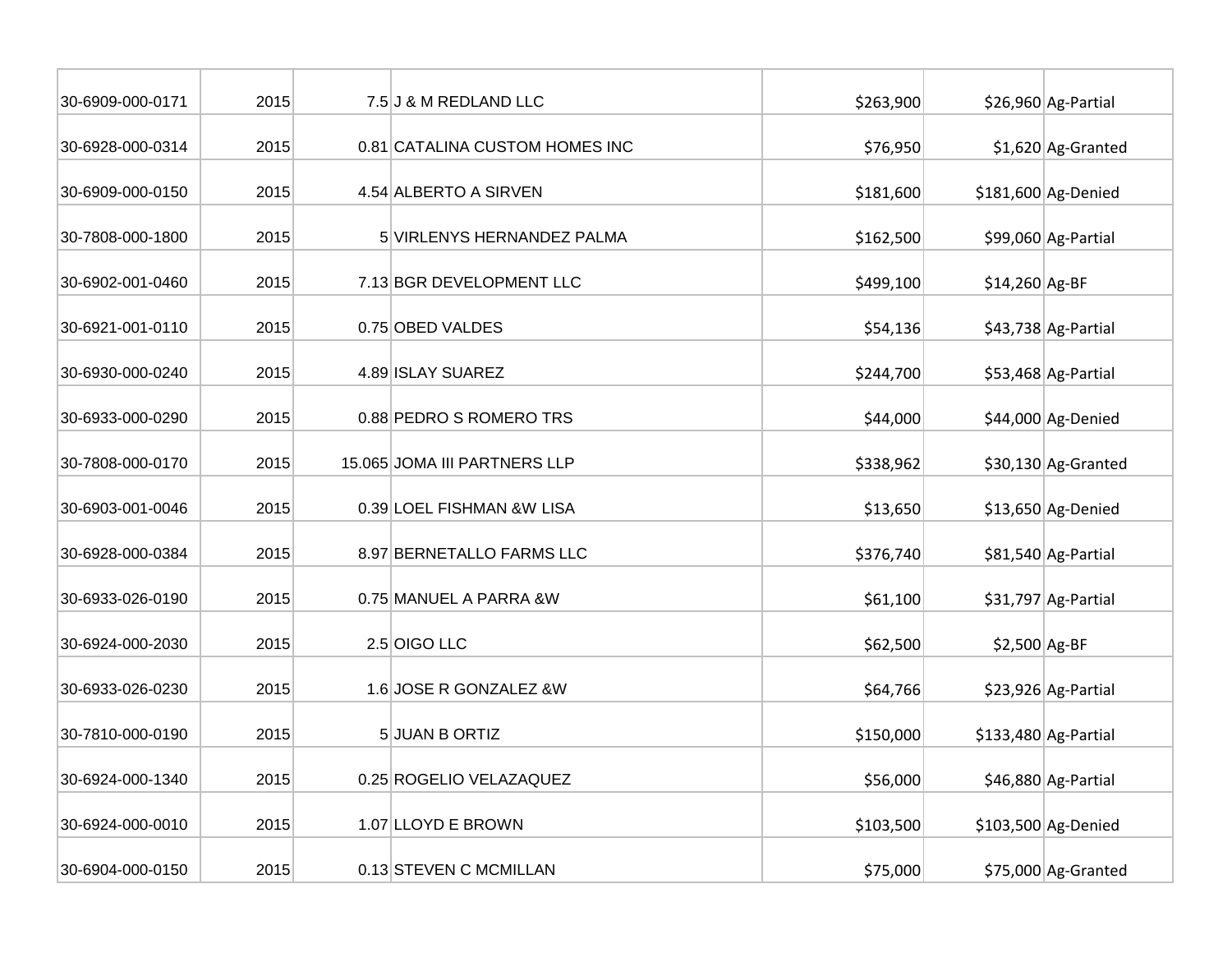| 30-6924-000-1341 | 2015 | 1.12 ROGELIO VELAZAQUEZ             | \$56,000    |                 | \$2,240 Ag-Granted   |
|------------------|------|-------------------------------------|-------------|-----------------|----------------------|
| 30-7833-000-2040 | 2015 | 2 HERNANDO JARAMILLO                | \$69,600    |                 | \$58,120 Ag-Partial  |
| 30-6821-000-4690 | 2015 | 1.26 MODESTO R SUAREZ               | \$50,400    |                 | \$50,400 Ag-Denied   |
| 30-6801-000-0019 | 2015 | 5.1 PAUL HEGG                       | \$231,600   |                 | \$37,800 Ag-Granted  |
| 30-6921-000-0491 | 2015 | 2.5 BULLIS BROMELIADS INC           | \$200,000   |                 | \$200,000 Ag-Denied  |
| 30-6801-000-0014 | 2015 | 4.25 ALEJANDRO PEREZ MORAN TRS      | \$170,000   |                 | \$35,100 Ag-Partial  |
| 30-6821-000-1510 | 2015 | 2.42 SERGIO E LLOVIO TRS            | \$66,550    |                 | \$66,550 Ag-Denied   |
| 30-6826-000-0111 | 2015 | 2.41 REDLANDS AGRICULTURAL HOLDINGS | \$108,450   |                 | \$108,450 Ag-Denied  |
| 30-6828-000-2370 | 2015 | 2.5 ELIZABETH REINHARDT             | \$137,490   |                 | \$137,490 Ag-Denied  |
| 30-6821-000-1500 | 2015 | 1.56 SERGIO E LLOVIO TRS            | \$66,550    |                 | \$66,550 Ag-Denied   |
| 30-6920-000-0161 | 2015 | 5 ALEXANDER WENDELL                 | \$200,000   |                 | $$17,220$ Ag-Partial |
| 30-7815-000-0011 | 2015 | 2.46 MARIO JOSE HERNANDEZ JTRS      | \$123,000   |                 | \$89,880 Ag-Partial  |
| 30-7808-000-0780 | 2015 | 2.525 JOMA III PARTNERS LLP         | \$56,812    |                 | \$5,050 Ag-Granted   |
| 30-6936-008-0010 | 2015 | 3.5 1ST OF SOUTH FLORIDA LLC        | \$1,833,012 | $$7,012$ Ag-BF  |                      |
| 30-7802-000-0363 | 2015 | 5 DANIEL OROZCO                     | \$225,000   |                 | \$10,000 Ag-Denied   |
| 30-7809-000-0184 | 2015 | 4.5 JAMES R NALL                    | \$150,000   |                 | \$38,000 Ag-Partial  |
| 30-7808-000-0650 | 2015 | 2.525 JOMA III PARTNERS LLP         | \$56,812    |                 | \$5,050 Ag-Granted   |
| 30-7820-000-2280 | 2015 | 5.08 219305 SW LLC                  | \$152,400   | $$10,160$ Ag-BF |                      |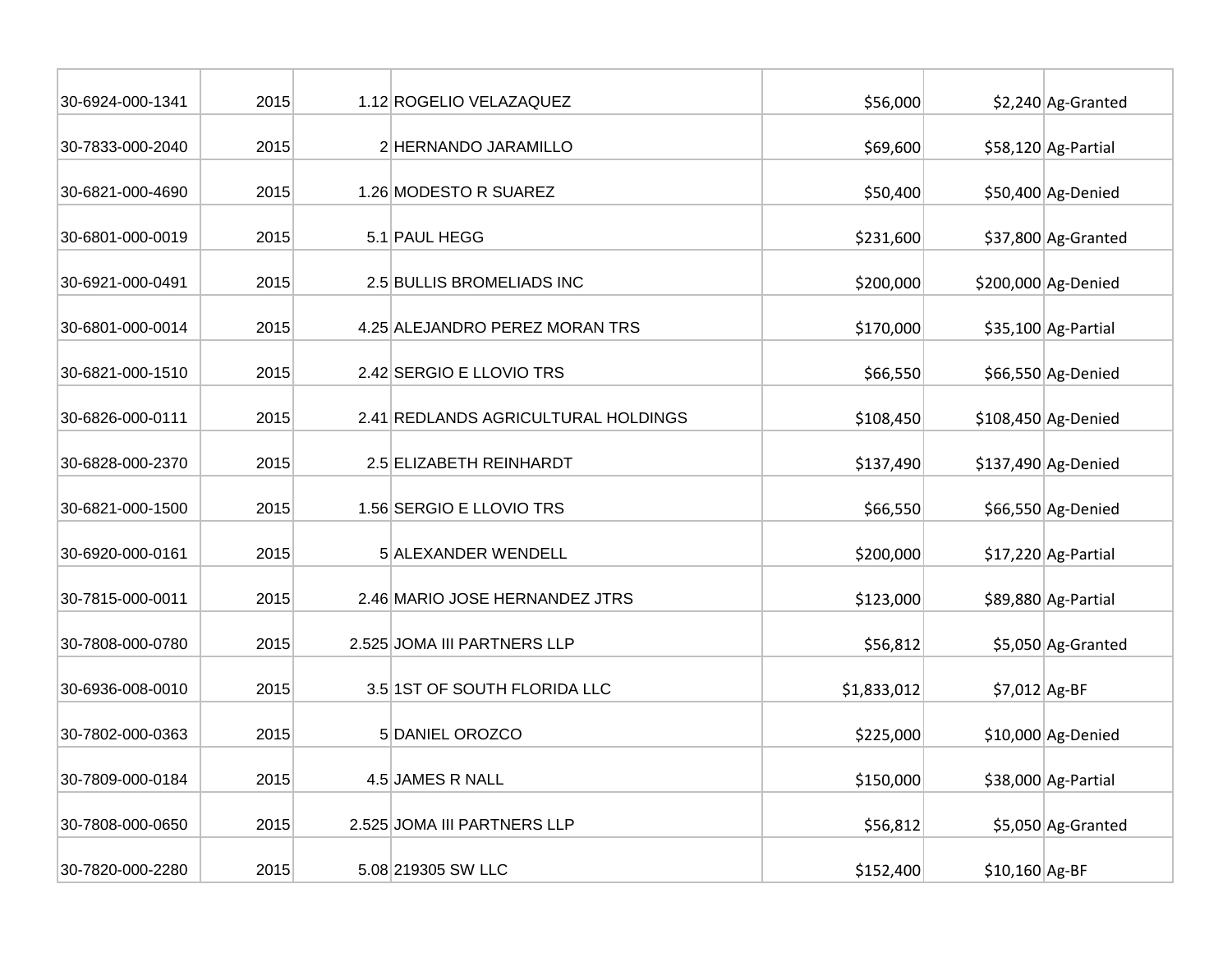| 30-6930-000-0320 | 2015 | 4.68 GEORGE C SPRINKLE         | \$234,000 | \$9,360 Ag-Granted    |
|------------------|------|--------------------------------|-----------|-----------------------|
| 30-7828-000-1240 | 2015 | 1 CHIN SHENG CHEN              | \$37,870  | \$37,870 Ag-Denied    |
| 30-7834-000-0310 | 2015 | 10.15 FLAVOR US INC            | \$142,100 | \$20,300 Ag-Granted   |
| 30-6927-000-0240 | 2015 | 9.2 22 PRINCETON LLC           | \$886,380 | $$149,805$ Ag-Partial |
| 30-7801-000-0110 | 2015 | 5 28701 REDLAND LLC            | \$148,050 | \$55,650 Ag-Partial   |
| 30-7808-000-0680 | 2015 | 2.525 JOMA III PARTNERS LLP    | \$56,812  | \$5,050 Ag-Granted    |
| 30-7803-000-0420 | 2015 | 2 EVELYN R ZALDIVAR            | \$125,000 | \$38,600 Ag-Partial   |
| 30-6930-000-0050 | 2015 | 5 FELIPE AGUILAR TRS           | \$192,400 | $$172,260$ Ag-Partial |
| 30-6930-000-0052 | 2015 | 5 FELIPE AGUILAR TRS           | \$192,400 | \$124,000 Ag-Partial  |
| 30-6930-000-0055 | 2015 | 5 FELIPE AGUILAR TRS           | \$171,200 | \$8,560 Ag-Granted    |
| 30-6930-000-0070 | 2015 | 5 STEVE JEAN-PHILLIPE          | \$189,360 | \$29,988 Ag-Partial   |
| 30-7808-000-1620 | 2015 | 1.88 ABEL J CRUZ               | \$75,200  | \$75,200 Ag-Denied    |
| 30-7815-000-0310 | 2015 | 10 SUNSHINE TROPICALS FARM INC | \$275,000 | \$275,000 Ag-Denied   |
| 30-6933-004-0230 | 2015 | 0.375 RICHARD J CAMPBELL       | \$58,214  | \$38,262 Ag-Partial   |
| 30-7803-000-0400 | 2015 | 5 JOSE F ROCHA                 | \$150,000 | \$10,000 Ag-Granted   |
| 30-7821-000-0360 | 2015 | 2.5 MANUEL MARTINEZ            | \$94,800  | \$94,800 Ag-Denied    |
| 30-7822-000-0113 | 2015 | 10.3 WONG S GROVE INC          | \$257,500 | \$39,000 Ag-Partial   |
| 30-7801-000-0170 | 2015 | 4.5 GEORGE A PENA JR &W        | \$165,550 | \$41,140 Ag-Partial   |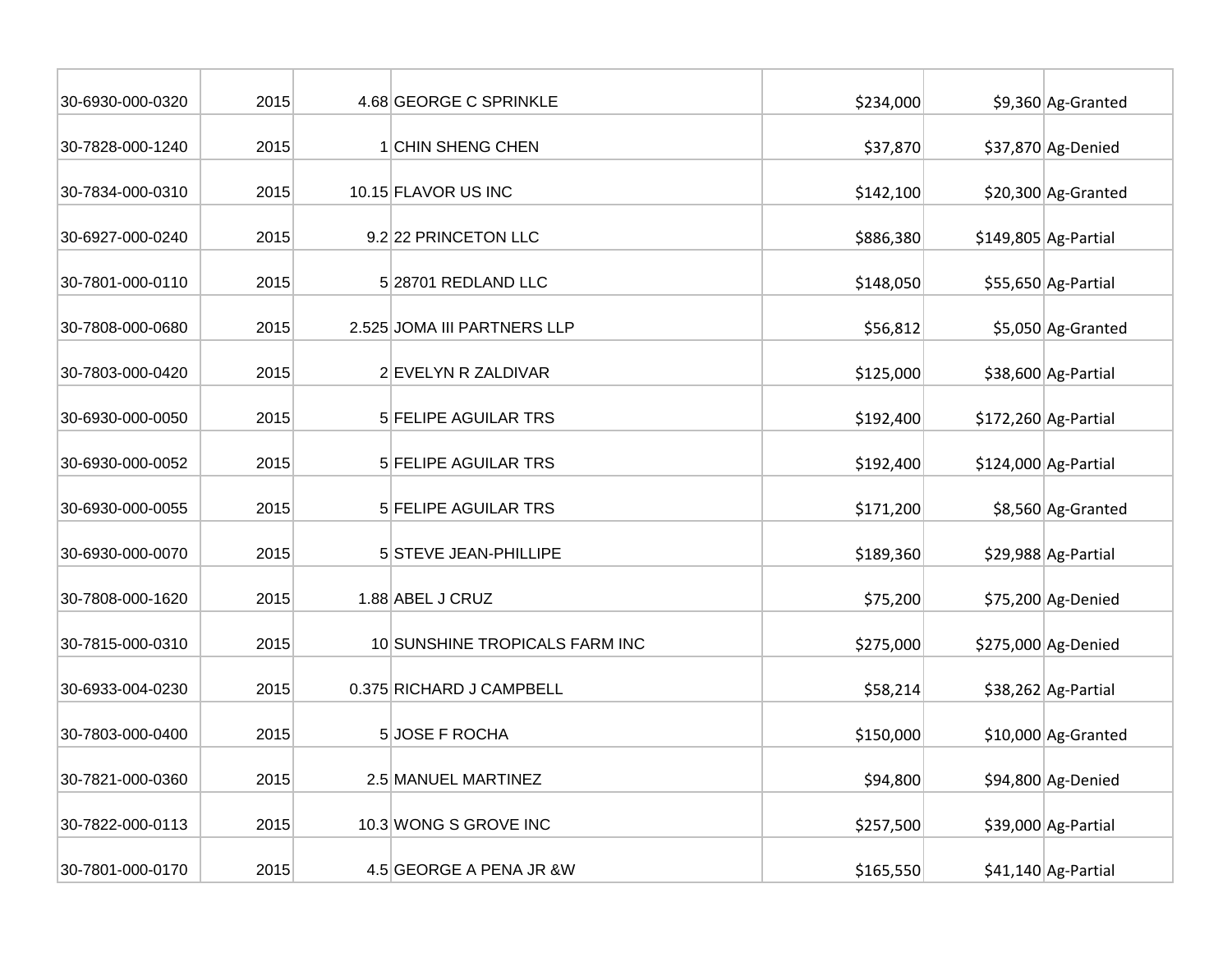| 30-8809-000-1670 | 2015 | 2.5 ANTONIO PRIETO                    | \$57,500    |               | \$42,550 Ag-Partial   |
|------------------|------|---------------------------------------|-------------|---------------|-----------------------|
| 30-6921-000-0496 | 2015 | 2.5 BULLIS BROMELIADS INC             | \$200,000   |               | \$200,000 Ag-Denied   |
| 30-6915-000-0341 | 2015 | 0.78 NKIR COMMERCE INC                | \$21,060    |               | \$21,060 Ag-Denied    |
| 30-7823-003-0169 | 2015 | 1 JOSE DEMELLO                        | \$56,000    |               | \$41,600 Ag-Partial   |
| 30-7815-000-0080 | 2015 | 1.5 JENNIFER LORENZO                  | \$118,500   |               | \$50,340 Ag-Partial   |
| 30-7829-000-0540 | 2015 | 4.35 TUNG LUU                         | \$141,300   |               | \$141,300 Ag-Denied   |
| 30-7816-000-0064 | 2015 | 4.79 BEST FARM LLC                    | \$143,700   | \$9,580 Ag-BF |                       |
| 30-7816-000-0066 | 2015 | 4.79 BEST FARM LLC                    | \$143,700   |               | \$20,220 Ag-Partial   |
| 30-7821-000-0490 | 2015 | 1.5 ROBERTO GARCIA                    | \$56,250    |               | \$56,250 Ag-Denied    |
| 30-7018-000-0035 | 2015 | 5.15 LAND GROWTH L L C                | \$77,250    |               | \$10,300 Ag-Granted   |
| 30-7018-000-0011 | 2015 | 7.14 LAND GROWTH LLC                  | \$142,800   |               | \$14,280 Ag-Granted   |
| 30-7814-000-0680 | 2015 | 1.03 JAMES ALAN MOORE                 | \$61,800    |               | \$28,740 Ag-Partial   |
| 30-7816-000-0350 | 2015 | 1.45 GREEN THUMB LANDSCAPE DESIGN INC | \$65,250    |               | \$65,250 Ag-Denied    |
| 30-7810-000-0290 | 2015 | 10 MAF FARMS LLC                      | \$300,000   |               | \$20,000 Ag-Granted   |
| 30-7904-000-0240 | 2015 | 2.25   & A HOLDING GROUP LLC          | \$1,176,120 |               | $$962,620$ Ag-Partial |
| 30-6929-000-0171 | 2015 | 5 ROBERT L SUH                        | \$194,400   |               | $$165,140$ Ag-Partial |
| 30-7816-000-0170 | 2015 | 1.38 F & J HOLDINGS INTL LLC          | \$62,100    |               | \$62,100 Ag-Denied    |
| 30-7803-000-0350 | 2015 | 0.6 QUALITY GROVE INC                 | \$64,200    |               | \$34,040 Ag-Partial   |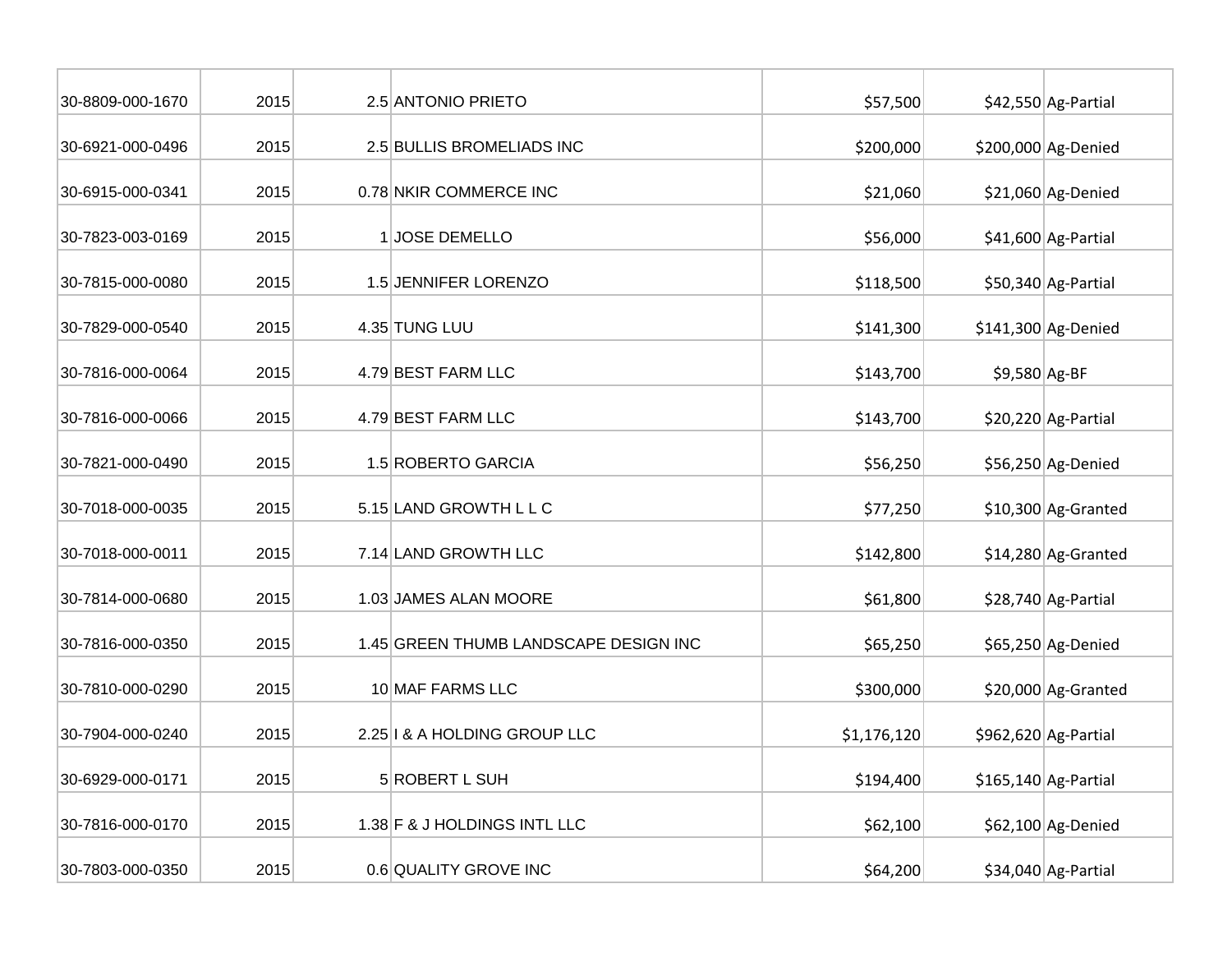| 30-7913-001-0970 | 2015 | 13.9 LAND GROWTH LLC                 | \$211,280 |                | \$27,800 Ag-Granted   |
|------------------|------|--------------------------------------|-----------|----------------|-----------------------|
| 30-8804-000-0220 | 2015 | 1.27 INTY A VELAZQUEZ                | \$16,510  |                | \$16,510 Ag-Denied    |
| 30-8804-000-1690 | 2015 | 2.22 VITO STRANO                     | \$55,500  |                | \$4,440 Ag-Granted    |
| 30-8804-000-1700 | 2015 | 6.83 VITO STRANO                     | \$218,560 |                | \$13,660 Ag-Granted   |
| 30-7816-000-0100 | 2015 | 3.5 F & J HOLDINGS INTERNATIONAL LLC | \$154,200 |                | \$154,200 Ag-Denied   |
| 30-7908-000-0540 | 2015 | 5 SUZIE ARMAS                        | \$106,650 |                | \$35,270 Ag-Partial   |
| 30-7906-000-0131 | 2015 | 1.39 WILLY SUAREZ                    | \$109,650 |                | \$47,400 Ag-Partial   |
| 30-7822-000-0110 | 2015 | 41.325 BROTHERS FARMS INC            | \$826,400 |                | \$82,640 Ag-Granted   |
| 30-7828-000-1350 | 2015 | 1.5 MANUEL PONCE                     | \$38,990  |                | \$2,228 Ag-Granted    |
| 30-7811-000-0521 | 2015 | 3.25 TALAL AHMED                     | \$236,600 |                | \$50,280 Ag-Partial   |
| 30-7826-000-0020 | 2015 | 10 RITHY MEAN                        | \$450,000 | \$20,000 Ag-BF |                       |
| 30-7829-000-0041 | 2015 | 20 CHETH THACH JTRS                  | \$400,000 |                | \$40,000 Ag-Granted   |
| 30-8803-001-0520 | 2015 | 2.89 DANIEL CALZADILLA               | \$57,740  |                | \$5,774 Ag-Granted    |
| 30-7906-005-0030 | 2015 | 1 ALBERTO ALDAZABAL ABALLI           | \$59,704  |                | \$59,704 Ag-Denied    |
| 30-7827-000-0320 | 2015 | 9.62 202 FLORIDA LLC                 | \$240,500 |                | \$240,500 Ag-Denied   |
| 30-7829-000-1000 | 2015 | 4.5 LAZARO PEREDA                    | \$150,000 |                | $$142,720$ Ag-Partial |
| 30-8803-000-0280 | 2015 | 35.46 GREEN ACRES SOUTH CORP         | \$496,440 |                | \$70,920 Ag-Granted   |
| 30-8803-000-0290 | 2015 | 10 DIAZ FARM INCORPORATION           | \$180,000 |                | \$20,000 Ag-Granted   |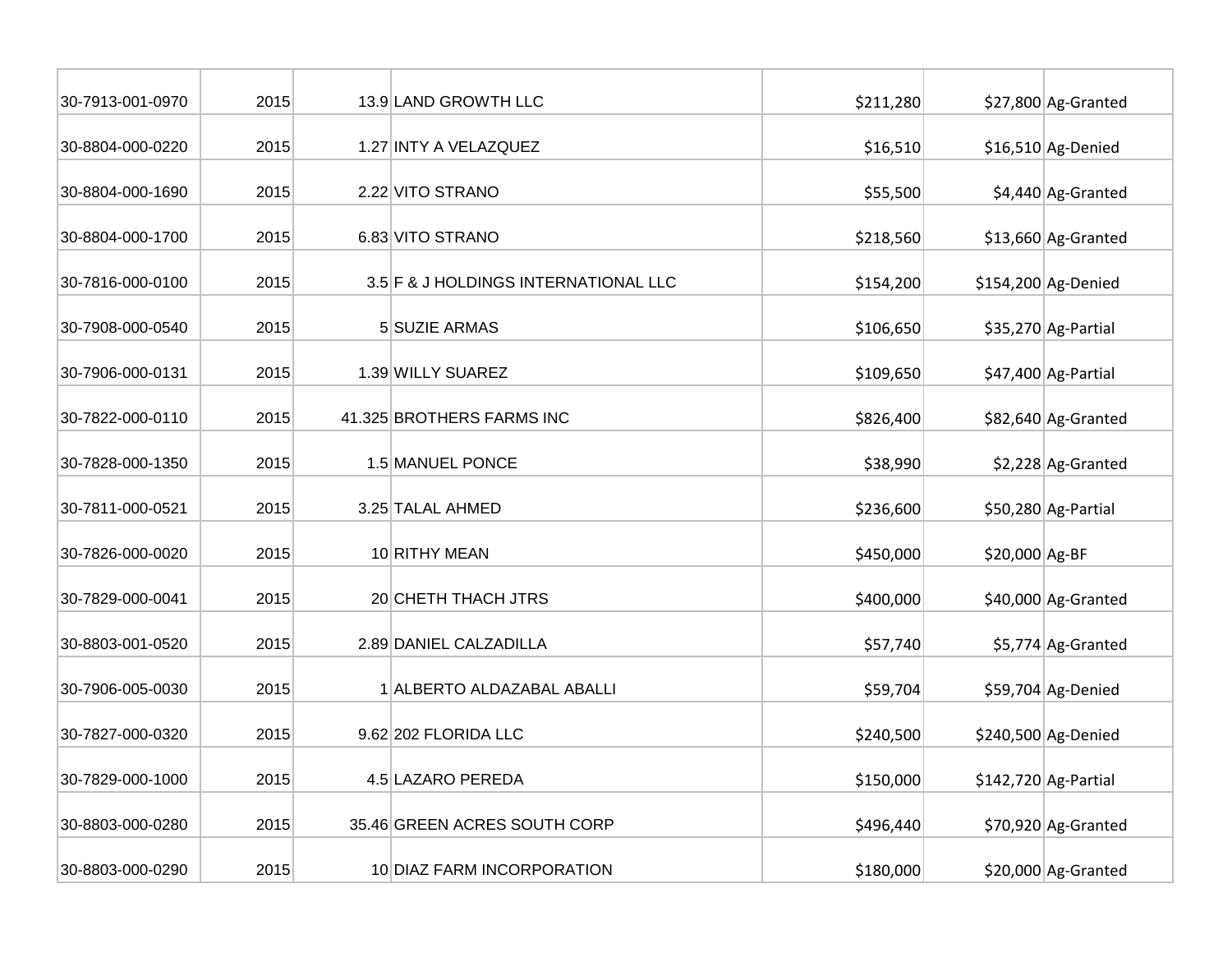| 30-7906-000-0062 | 2015 | 1.52 16905 HOMESTEAD LLC            | \$98,800    |                       | \$21,310 Ag-Partial   |
|------------------|------|-------------------------------------|-------------|-----------------------|-----------------------|
| 30-7833-000-0830 | 2015 | 1.83 AMALIA CLEMENTE                | \$71,100    |                       | \$71,100 Ag-Denied    |
| 30-8803-000-0140 | 2015 | 10 DIAZ FARM INCORPORATION          | \$180,000   |                       | \$20,000 Ag-Granted   |
| 30-8803-000-0170 | 2015 | 1.54 GREEN ACRES SOUTH CORP         | \$38,500    |                       | \$3,080 Ag-Granted    |
| 30-8803-000-0110 | 2015 | 12.61 GREEN ACRES SOUTH CORP        | \$189,150   |                       | \$25,220 Ag-Granted   |
| 30-8803-000-0111 | 2015 | 6.31 GREEN ACRES SOUTH CORP         | \$113,580   |                       | \$12,620 Ag-Granted   |
| 30-7913-001-0070 | 2015 | 10 LAND GROWTH LLC                  | \$200,000   |                       | \$20,000 Ag-Granted   |
| 30-7913-001-0030 | 2015 | 15 SUNCOAST NURSERY & TIKI HUTS INC | \$300,000   |                       | $$161,940$ Ag-Partial |
| 34-2118-005-0010 | 2015 | 3 REDOUND CORP                      | \$894,328   |                       | \$894,328 Ag-Denied   |
| 27-2033-001-0300 | 2015 | 8.4 CAROL ENTERPRISES CORP          | \$3,622,450 | \$3,622,450 Ag-Denied |                       |
| 36-6005-008-2940 | 2015 | 0.12 SUMMA TRUST                    | \$58,196    |                       | \$58,196 Ag-Denied    |
| 04-2017-001-0060 | 2015 | 5 MARTINEZ FAMILY INVESTMENTS       | \$950,000   |                       | \$950,000 Ag-Denied   |
| 04-2017-001-0081 | 2015 | 5 ERUDITIONAL LLC                   | \$950,000   |                       | \$950,000 Ag-Denied   |
| 04-2021-001-0240 | 2015 | 7 HIALEAH COMMUNITIES LLC           | \$1,425,310 | \$1,425,310 Ag-Denied |                       |
| 04-2021-001-0280 | 2015 | 5 HIALEAH COMMUNITIES LLC           | \$1,118,720 | $$9,728$ Ag-BF        |                       |
| 04-2021-001-0290 | 2015 | 5 HIALEAH COMMUNITIES LLC           | \$1,110,900 | \$1,110,900 Ag-Denied |                       |
| 04-2021-001-0272 | 2015 | 3 HIALEAH COMMUNITIES LLC           | \$575,000   |                       | \$575,000 Ag-Denied   |
| 04-2021-001-0310 | 2015 | 10 HIALEAH COMMUNITIES LLC          | \$2,300,000 | \$20,000 Ag-BF        |                       |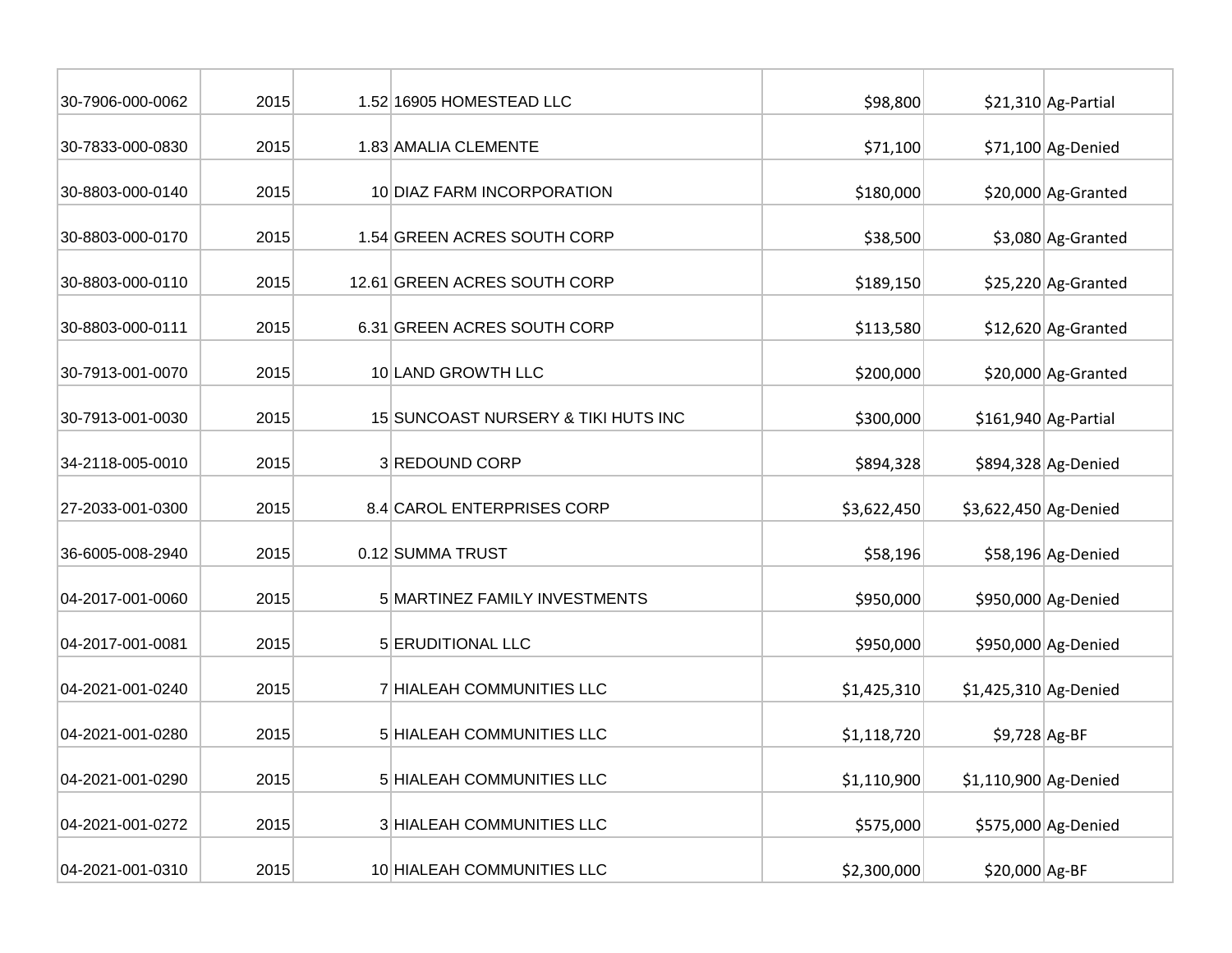| 04-2021-001-0330 | 2015 | 9 HIALEAH COMMUNITIES LLC        | \$2,039,870 | \$2,039,870 Ag-Denied |                       |
|------------------|------|----------------------------------|-------------|-----------------------|-----------------------|
| 10-7916-001-0025 | 2015 | 5 CRYSTAL LAKES DEVP INC         | \$1,945,377 | \$1,945,377 Ag-Denied |                       |
| 16-7919-001-0324 | 2015 | 9 EAST PALM NINE LLC             | \$2,042,504 | \$18,388 Ag-BF        |                       |
| 30-2913-001-0140 | 2015 | 4 JORGE ALBERTO SOCARRAS         | \$267,300   |                       | $$267,300$ Ag-Granted |
| 30-4914-002-0521 | 2015 | 0.2 GABRIEL JIMENO               | \$180,059   |                       | \$180,059 Ag-Denied   |
| 30-6826-000-0371 | 2015 | 2 ROBERTH CORTES                 | \$90,000    |                       | \$41,410 Ag-Partial   |
| 30-6924-000-1030 | 2015 | 3 LUIS QUINTERO                  | \$62,500    |                       | \$62,500 Ag-Denied    |
| 30-5828-000-4111 | 2015 | 1.25 DASVIEL MARTINEZ            | \$27,300    |                       | \$27,300 Ag-Denied    |
| 30-5822-000-0023 | 2015 | 4.697 SONIA L SOTO               | \$84,600    |                       | \$84,600 Ag-Denied    |
| 30-6803-000-0088 | 2015 | 1 ERICH HENTSCHEL                | \$70,910    |                       | \$70,910 Ag-Denied    |
| 30-6924-000-1230 | 2015 | 1 SMITH REDLANDS FARMS LLC       | \$85,000    |                       | \$85,000 Ag-Denied    |
| 30-5010-007-0011 | 2015 | 1 MICHAEL J CHAVEZ &W MARGARET A | \$430,373   |                       | \$372,838 Ag-Partial  |
| 30-6933-004-0090 | 2015 | 0.75 MELQUIADES PASSI &W         | \$58,214    |                       | \$15,776 Ag-Partial   |
| 30-7814-000-0340 | 2015 | 2.35 SERGIO LORENZO PEDRERO      | \$129,250   |                       | \$129,250 Ag-Denied   |
| 30-6826-000-0701 | 2015 | 1.75 CYNTHIA LYN ZANKI           | \$75,800    |                       | \$75,800 Ag-Denied    |
| 30-6826-000-0710 | 2015 | 1.25 CYNTHIA LYN ZANKI           | \$93,260    |                       | \$93,260 Ag-Denied    |
| 30-6813-000-0580 | 2015 | 0.25 JUAN A RODRIGUEZ            | \$55,200    |                       | \$47,080 Ag-Partial   |
| 30-6827-000-0382 | 2015 | 2.3 CYNTHIA ZANKI                | \$100,000   |                       | \$100,000 Ag-Denied   |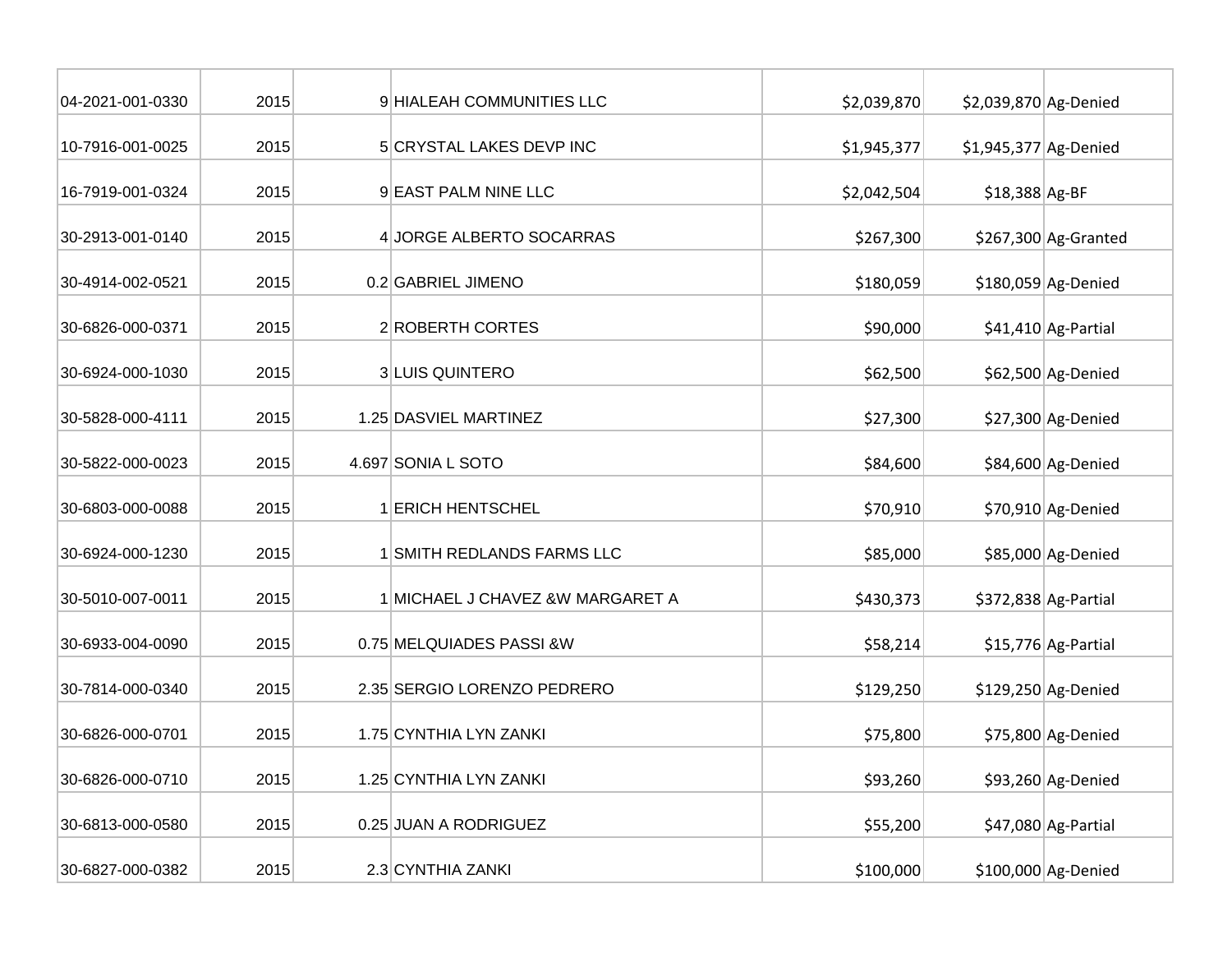| 30-6802-000-0184 | 2015 | OCARLOS M RODRIGUEZ & W MARIA R        | \$70,000  | \$70,000 Ag-Denied    |
|------------------|------|----------------------------------------|-----------|-----------------------|
| 30-7810-001-0140 | 2015 | 0.5 MARIA E TAYLOR                     | \$70,524  | \$60,862 Ag-Partial   |
| 30-6933-004-0280 | 2015 | 0.025 RICHARD J CAMPBELL & W CECILIA G | \$58,209  | \$42,374 Ag-Granted   |
| 30-6928-000-0323 | 2015 | 1 HENRY QUINTANA                       | \$103,500 | \$103,500 Ag-Denied   |
| 30-7829-000-0780 | 2015 | 4.6 FRANK ZHAN                         | \$138,000 | \$34,960 Ag-Partial   |
| 30-6826-000-0490 | 2015 | 4.82 FAUSTO LOSANA                     | \$168,700 | \$168,700 Ag-Denied   |
| 30-6932-000-0200 | 2015 | 3 BENOIT F JONCKHEERE &W               | \$143,000 | \$99,500 Ag-Partial   |
| 30-7815-000-0110 | 2015 | 4.89 ARROW PROPERTIES OF SOUTH FLA INC | \$146,700 | \$50,940 Ag-Partial   |
| 30-6918-000-0090 | 2015 | 2.5 DONALD BERNECKER &W JUDITH LE      | \$112,500 | \$5,000 Ag-Granted    |
| 30-6932-000-0142 | 2015 | 3.5 JIMMY J WHITAKER                   | \$161,000 | \$161,000 Ag-Denied   |
| 30-4924-001-2350 | 2015 | 3.56 JESUS ROBERT ACUNA                | \$888,000 | $$713,760$ Ag-Partial |
| 30-5813-000-0050 | 2015 | 5 FRANCISCA MARIA MARTINEZ             | \$200,000 | $$105,380$ Ag-Partial |
| 30-6829-000-0469 | 2015 | 2.5 JOHN E CURRY                       | \$87,500  | \$5,000 Ag-Granted    |
| 30-6816-000-2070 | 2015 | 5 YADIER DIAZ                          | \$162,500 | \$162,500 Ag-Denied   |
| 30-7801-001-0111 | 2015 | 0.96 ROBERT JOHNSTON                   | \$54,022  | \$40,660 Ag-Partial   |
| 30-7823-003-0167 | 2015 | 0.75 ALBERTO ALEA                      | \$58,000  | \$58,000 Ag-Denied    |
| 30-7827-000-0220 | 2015 | 7.5 J & J FRESH FARM INC               | \$187,500 | $$15,000$ Ag-Granted  |
| 30-7906-000-0270 | 2015 | 1 BARBARA ERNST MILLEDGE               | \$158,600 | \$95,600 Ag-Granted   |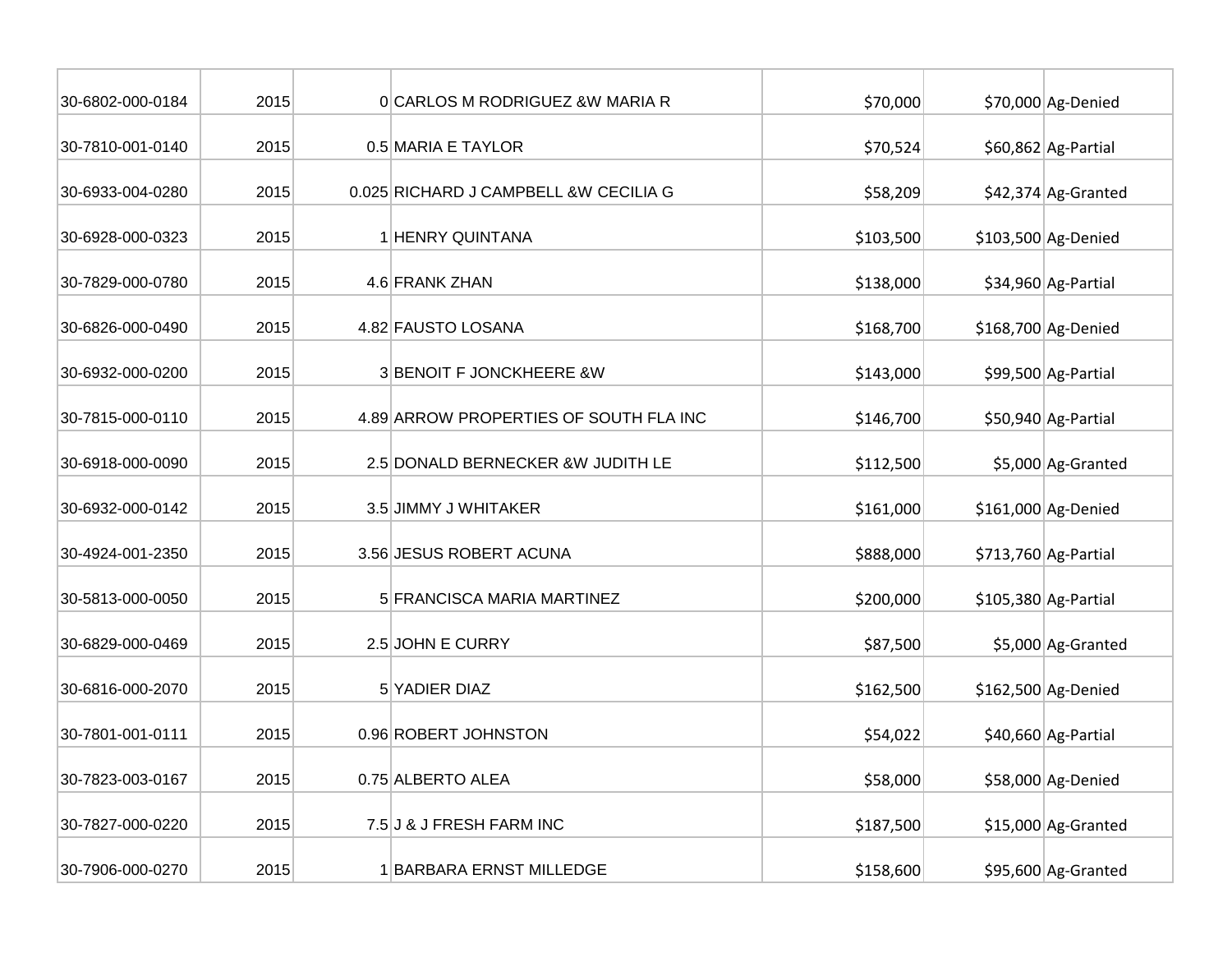| 30-6829-000-0344 | 2015 | 4.39 UVERO FARM INC                | \$131,700   | \$131,700 Ag-Denied   |
|------------------|------|------------------------------------|-------------|-----------------------|
| 30-4925-000-0130 | 2015 | 4.15 ERNEST R THOMAS               | \$840,000   | $$445,980$ Ag-Partial |
| 30-6817-000-0150 | 2015 | 6.358 LAWN KEEPERS OF SOUTH FL INC | \$189,150   | \$12,716 Ag-Granted   |
| 30-6827-000-0122 | 2015 | 1.85 MARCELLA I NOVELA &           | \$96,000    | $$73,390$ Ag-Partial  |
| 30-6928-000-0373 | 2015 | 2.5 MARLON A ROMERO                | \$120,250   | \$120,250 Ag-Denied   |
| 30-5932-000-0060 | 2015 | 83.5 MANGOMON LLC                  | \$3,252,015 | $$166,770$ Ag-Granted |
| 30-6907-000-0130 | 2015 | 5 EDRAS SIAN HERNANDEZ             | \$162,500   | \$10,000 Ag-Granted   |
| 30-6832-000-0040 | 2015 | 19JOHN A MILLS                     | \$465,900   | \$95,692 Ag-Partial   |
| 30-6828-000-1930 | 2015 | 5 PABLO PROPERTY INC               | \$28,500    | \$10,000 Ag-Granted   |
| 30-6916-001-0120 | 2015 | 5 ALFREDO BELTRE                   | \$196,000   | \$18,920 Ag-Partial   |
| 30-6924-000-0265 | 2015 | 1.15 DIMAS GREGORIO REYES          | \$57,750    | \$2,310 Ag-Granted    |
| 30-6826-000-0210 | 2015 | 4.13 FLORIDA LAWN SERVICE INC      | \$144,550   | \$11,890 Ag-Partial   |
| 30-2913-001-0291 | 2015 | 4.5 DENYS HOLDINGS INC             | \$250,000   | \$43,120 Ag-Partial   |
| 30-4931-001-0400 | 2015 | 26.37 NEIGHBORHOOD PLANNING CO LLC | \$1,582,200 | \$52,740 Ag-Granted   |
| 30-5836-000-1110 | 2015 | 5 TOLEDO MANAGEMENT &              | \$175,000   | \$10,000 Ag-Granted   |
| 30-6920-000-0553 | 2015 | 0.5 ALBERTO E PEDROSO              | \$86,760    | \$86,760 Ag-Denied    |
| 30-6816-000-2410 | 2015 | 4 LUIS S AGUIAR                    | \$142,188   | $$142,188$ Ag-Denied  |
| 30-6823-000-0730 | 2015 | 3.93 EDGAR LIVELY                  | \$199,200   | \$49,860 Ag-Granted   |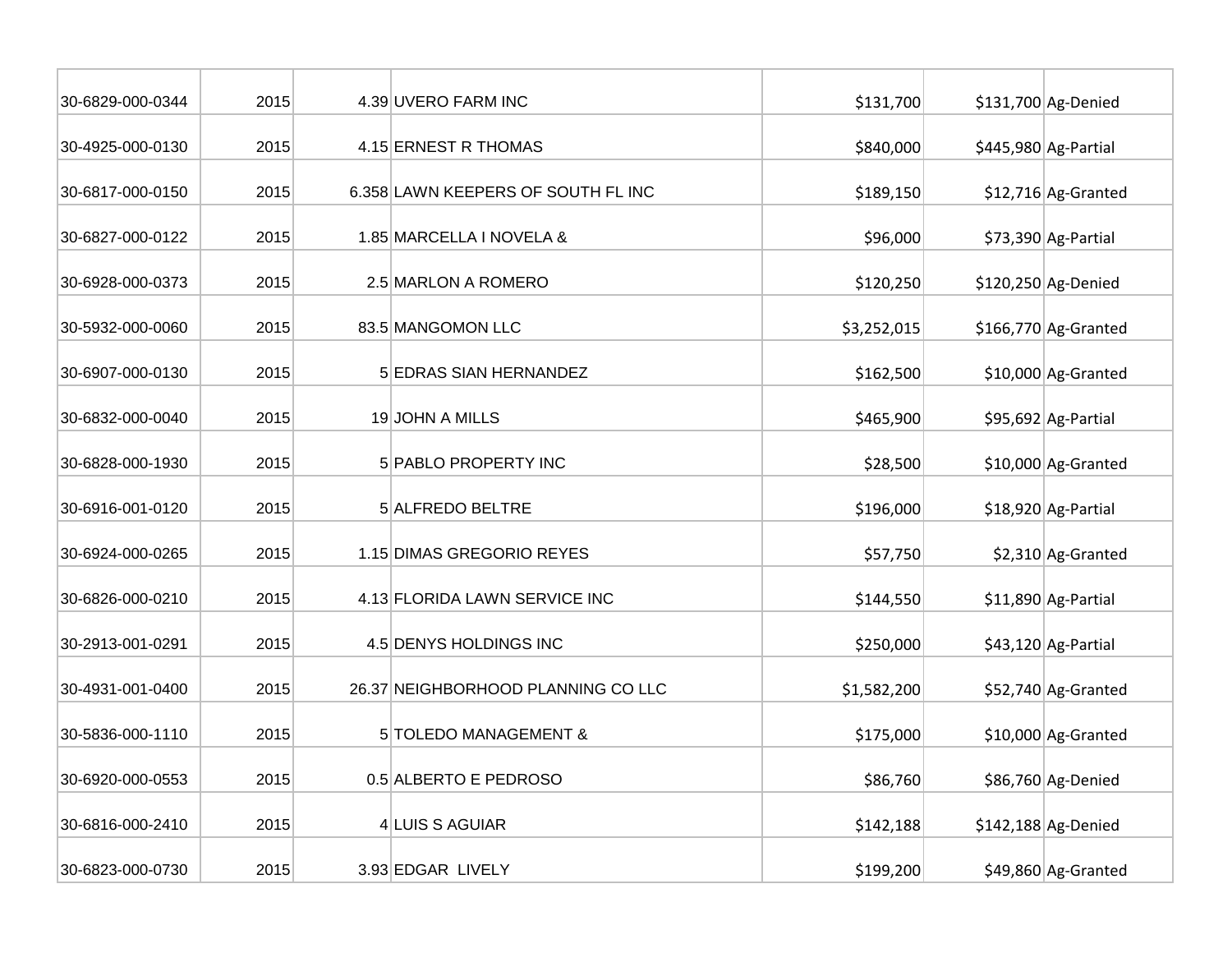| 30-6835-000-0500 | 2015 | 19.5 NHAN H DANG JTRS      | \$560,000 | \$82,640 Ag-Partial   |
|------------------|------|----------------------------|-----------|-----------------------|
| 30-6920-000-0500 | 2015 | 5 ELOISA REGALDO           | \$200,000 | \$10,000 Ag-Granted   |
| 30-6906-000-0651 | 2015 | 1.4 EDGAR REYES            | \$91,000  | \$29,260 Ag-Partial   |
| 30-6031-000-0082 | 2015 | 40 B&JM #1 LLC             | \$880,000 | \$80,000 Ag-Granted   |
| 30-7803-000-0160 | 2015 | 10 CHRISTINE HOVERMAN      | \$300,000 | \$20,000 Ag-Granted   |
| 30-6904-000-0330 | 2015 | 15.65 BAAAMA XI LLC        | \$226,000 | \$11,300 Ag-Granted   |
| 30-6907-000-0101 | 2015 | 4.73 MONTERAMOS LLC        | \$153,725 | \$12,815 Ag-Partial   |
| 30-6916-001-0390 | 2015 | 3 ARTURO TAQUECHEL JTRS    | \$166,400 | \$166,400 Ag-Denied   |
| 30-6810-000-0220 | 2015 | 0.7 CURRENT OWNER          | \$96,800  | \$78,180 Ag-Partial   |
| 30-7815-000-0340 | 2015 | 10 SEDDHACHAN GROUP LLC    | \$252,450 | \$252,450 Ag-Denied   |
| 30-6911-000-0270 | 2015 | 10 JUAN MANAS              | \$308,700 | \$17,640 Ag-Granted   |
| 30-5815-000-0300 | 2015 | 5 ELIMAR BURGALIN          | \$85,000  | \$10,000 Ag-Granted   |
| 30-6903-001-0043 | 2015 | 9.538 LOEL FISHMAN         | \$333,830 | $$148,700$ Ag-Partial |
| 30-6907-000-0980 | 2015 | 5 BARBARA CHIN LOY TRS     | \$161,103 | \$29,648 Ag-Partial   |
| 30-6801-000-0100 | 2015 | 5 ELIDA R PAHZ             | \$240,500 | \$9,620 Ag-Granted    |
| 30-6822-000-0083 | 2015 | 10 VICKI MICHELE WOLFE TRS | \$300,000 | \$20,000 Ag-Granted   |
| 30-6020-000-0150 | 2015 | 20 PORTFOLIO 248 LLC       | \$840,000 | \$262,800 Ag-Partial  |
| 30-6836-000-0321 | 2015 | 5 ULISES ALFONSO HERNANDEZ | \$159,250 | \$32,370 Ag-Partial   |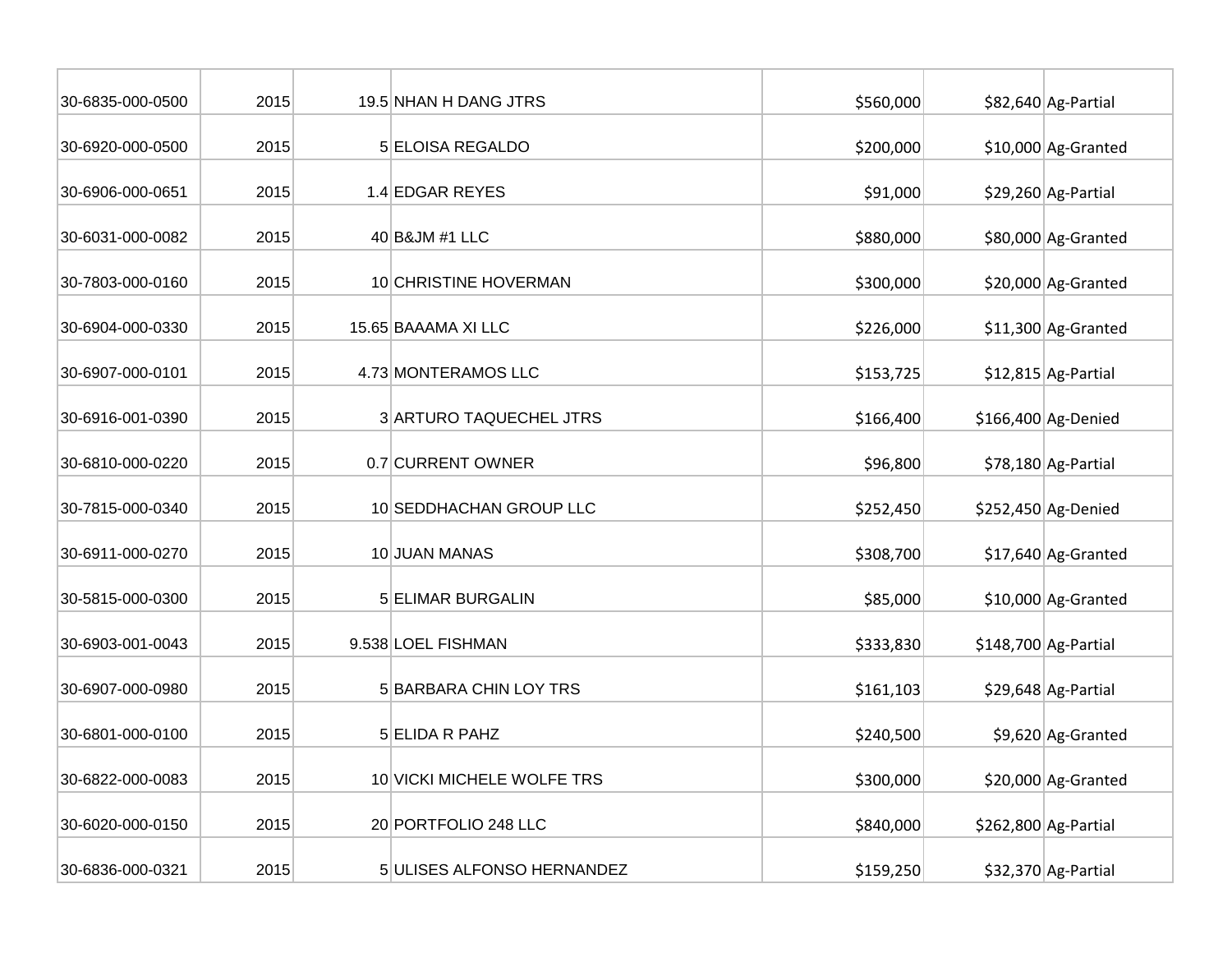| 30-5823-000-0490 | 2015 | 5 JAYZA ENTERPRISES LLC              | \$90,000    |               | $$14,160$ Ag-Partial  |
|------------------|------|--------------------------------------|-------------|---------------|-----------------------|
| 30-6803-000-2170 | 2015 | 2.58 ROBERT REYES                    | \$90,300    |               | \$5,160 Ag-Granted    |
| 30-5825-000-0261 | 2015 | 3.8 LINDBERGHS LANDING FARMS LLC     | \$121,225   |               | \$121,225 Ag-Denied   |
| 30-6931-000-0221 | 2015 | 5.01 CET FARMS LLC                   | \$200,400   |               | \$200,400 Ag-Denied   |
| 30-6816-000-2130 | 2015 | 10 ROSSEMBEL NURSERY LLC             | \$300,000   |               | \$20,000 Ag-Granted   |
| 30-6803-000-2150 | 2015 | 2.58 ROBERT REYES                    | \$90,300    |               | \$5,160 Ag-Granted    |
| 30-7810-000-0250 | 2015 | 14.91 207TH AVENUE HOMESTEAD LLC     | \$313,110   |               | \$29,820 Ag-Granted   |
| 30-7007-000-0100 | 2015 | 12.98 LAND GROWTH LLC                | \$272,580   |               | \$272,580 Ag-Denied   |
| 30-7018-000-0030 | 2015 | 5.15 LAND GROWTH LLC                 | \$103,000   |               | \$10,300 Ag-Granted   |
| 30-7816-000-0060 | 2015 | 55.4 BEST FARM LLC                   | \$1,249,650 |               | $$173,810$ Ag-Partial |
| 30-6915-000-0470 | 2015 | 1.05 REDLAND INVESTMENTS ENTERPRISES | \$99,750    |               | \$7,680 Ag-Partial    |
| 30-7815-000-0330 | 2015 | 10 SEDDHACHAN GROUP LLC              | \$275,000   |               | \$275,000 Ag-Denied   |
| 30-6811-000-2080 | 2015 | 1.28 MARIA DOLORES HERNANDEZ         | \$64,000    |               | \$2,560 Ag-Granted    |
| 30-7833-001-0080 | 2015 | 3.04 JERRY BAUMBERGER                | \$91,320    |               | \$91,320 Ag-Denied    |
| 30-6930-000-0230 | 2015 | 4.673 GEORGE C SPRINKLE              | \$233,650   |               | \$40,546 Ag-Partial   |
| 30-6919-000-0310 | 2015 | 1.95 ARTURO ORTEGA & W MARTHA C      | \$112,500   |               | \$57,460 Ag-Partial   |
| 30-7816-000-0062 | 2015 | 4.79 BEST FARM LLC                   | \$143,700   | \$9,580 Ag-BF |                       |
| 30-6801-000-0022 | 2015 | 2.5 EQUITY TRUST CO CUSTODIAN FBO    | \$112,500   |               | \$5,000 Ag-Granted    |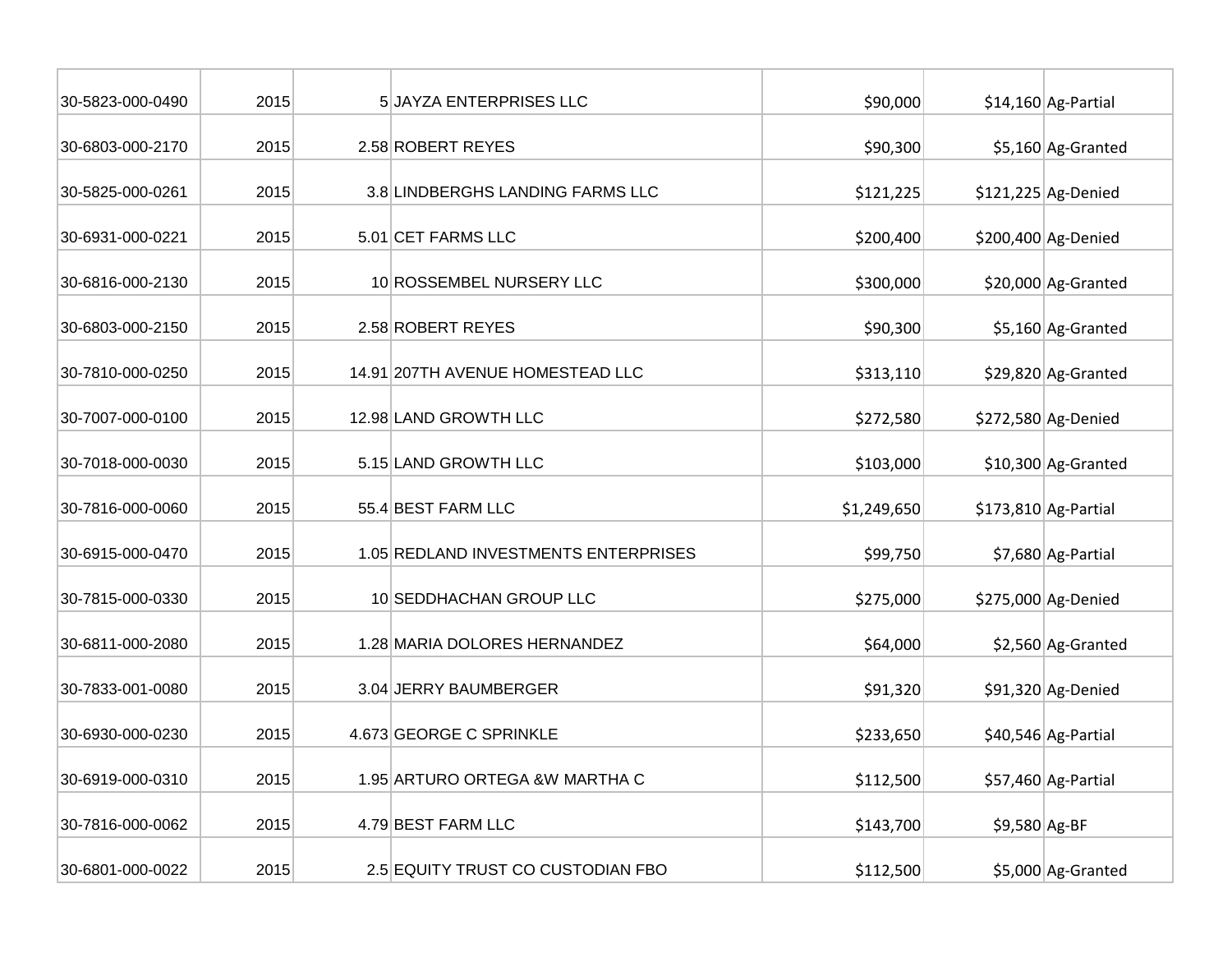| 30-6815-000-0570 | 2015 | 5 RLAD LLC                         | \$153,888    | \$86,788 Ag-BF         |                       |
|------------------|------|------------------------------------|--------------|------------------------|-----------------------|
| 30-7833-000-0950 | 2015 | 4.81 CHEE TUN                      | \$120,250    |                        | \$9,620 Ag-Granted    |
| 30-6828-000-1970 | 2015 | 5 ISAEL VELIZ TRS                  | \$150,000    |                        | \$10,000 Ag-Granted   |
| 30-7913-001-0091 | 2015 | 8.1 LAND GROWTH LLC                | \$178,200    |                        | $$16,200$ Ag-Granted  |
| 30-5825-000-0170 | 2015 | 10 LUIS ALBERTO ARIAS & WMARIA E   | \$248,400    |                        | $$102,480$ Ag-Partial |
| 34-1134-014-0010 | 2015 | <b>OCALDER RACE COURSE INC</b>     | \$16,448,781 | \$16,448,781 Ag-Denied |                       |
| 30-5836-002-0207 | 2015 | 5 ELENA VIAMONTES                  | \$159,600    |                        | \$9,120 Ag-Granted    |
| 10-7921-001-0233 | 2015 | 7.5 MICHAEL LATTERNER TR OF        | \$1,313,247  | \$1,313,247 Ag-Denied  |                       |
| 30-6031-000-0071 | 2015 | 81.96 BAAAMA XII LLC               | \$1,635,100  |                        | \$817,580 Ag-Partial  |
| 30-6927-000-0052 | 2015 | 5.1 PRINCETON LAND LLC             | \$1,166,288  |                        | $$445,418$ Ag-Partial |
| 30-7833-001-0010 | 2015 | 3.044 THANH N NGUYEN               | \$91,320     |                        | \$6,088 Ag-Granted    |
| 30-5835-000-0061 | 2015 | 4.5 MARISELA E LOPEZ GRAMAJO       | \$175,000    |                        | \$26,500 Ag-Granted   |
| 30-8803-000-0281 | 2015 | 5 THEARA VUTH                      | \$90,000     |                        | \$90,000 Ag-Denied    |
| 30-5827-000-1430 | 2015 | 2.5 CECILIA SANTOS JTRS            | \$45,000     |                        | \$45,000 Ag-Denied    |
| 30-5828-000-3680 | 2015 | 2.35 <sup>**</sup> CONFIDENTIAL ** | \$43,925     |                        | \$11,995 Ag-Partial   |
| 20-5001-053-0110 | 2015 | 1 HECTOR L LANS                    | \$876,692    |                        | $$796,348$ Ag-Partial |
| 30-4835-000-0010 | 2015 | 108.36 LAFARGE CORP                | \$2,709,200  |                        | \$958,716 Ag-Partial  |
| 30-4925-000-0494 | 2015 | 2 GONZALO F POU                    | \$440,000    |                        | \$222,000 Ag-Partial  |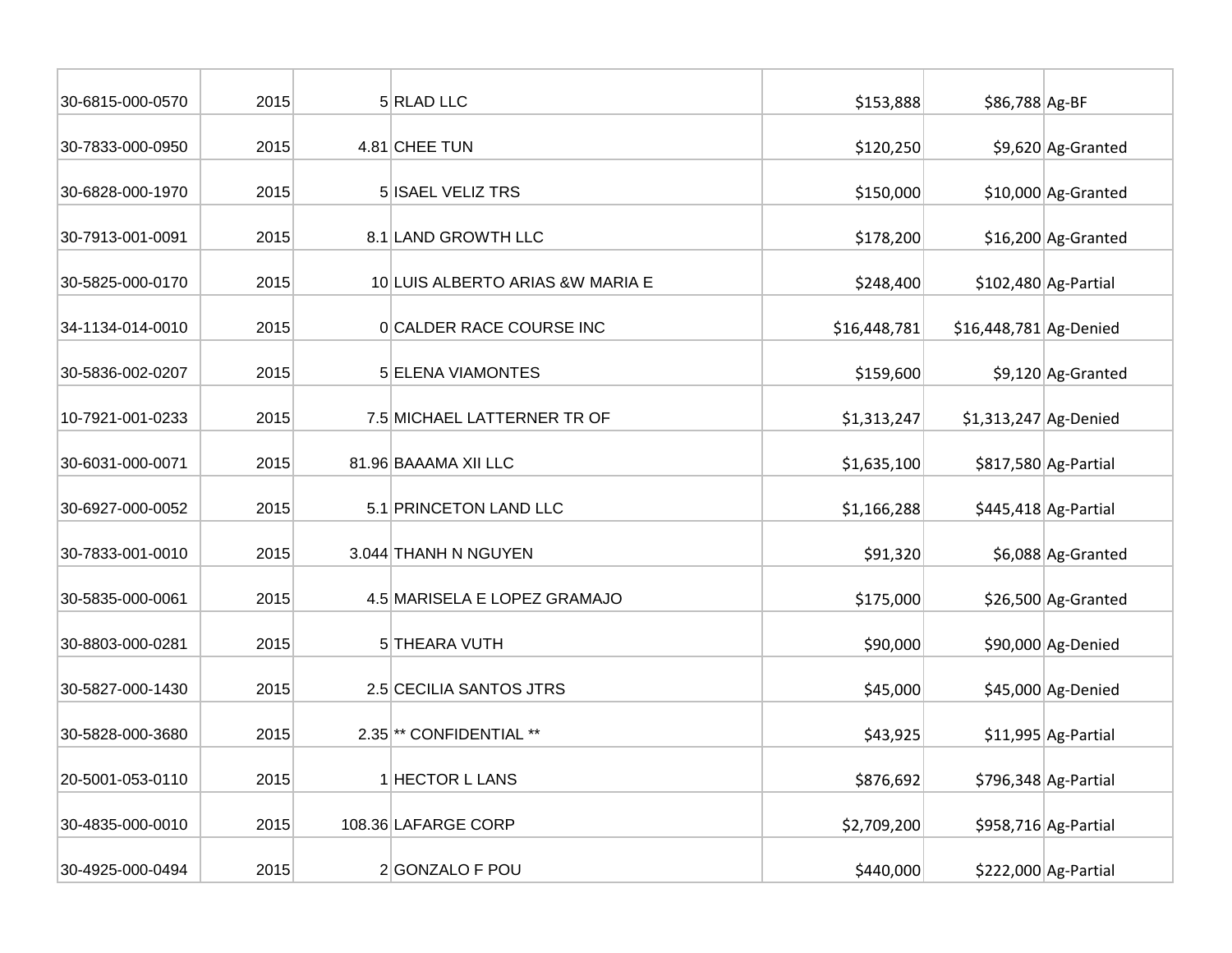| 30-4931-001-0410 | 2015 | 6.74 NEIGHBORHOOD PLANNING CO LLC   | \$404,400   |                | \$13,480 Ag-Granted   |
|------------------|------|-------------------------------------|-------------|----------------|-----------------------|
| 30-4925-000-0100 | 2015 | 2.92 SARA C BABUN TRS               | \$840,000   |                | \$527,160 Ag-Partial  |
| 30-6020-000-0240 | 2015 | 63.14 PETERS FAMILY REAL ESTATE LLC | \$1,703,660 |                | $$251,440$ Ag-Granted |
| 30-6814-000-0052 | 2015 | 10 ISAEL VELIZ TRS                  | \$292,800   |                | \$292,800 Ag-Denied   |
| 30-6821-000-4240 | 2015 | 1.26 IVETTE BAEZ                    | \$50,400    |                | \$2,520 Ag-Granted    |
| 30-6908-000-0200 | 2015 | 5 ALBERTO R DIAZ &W MAYRA DIAZ      | \$200,000   |                | \$200,000 Ag-Denied   |
| 30-5921-025-0010 | 2015 | 8.39 RREF RB-FL LS136 LLC           | \$4,275,508 | \$16,778 Ag-BF |                       |
| 30-6802-000-0198 | 2015 | 2.5 URBICIO E SAURA & W MIRIAM B    | \$68,250    |                | \$25,855 Ag-Partial   |
| 30-6829-000-0310 | 2015 | 5 MAF FARMS LLC                     | \$150,000   |                | \$10,000 Ag-Granted   |
| 30-6931-002-0360 | 2015 | 0.39 DANIEL MAROSI                  | \$34,032    |                | \$780 Ag-Granted      |
| 30-6812-000-0457 | 2015 | 1.43 JESUS A SIRIANOI & W           | \$78,650    |                | \$48,440 Ag-Partial   |
| 30-6816-000-1560 | 2015 | 5 A S ORNAMENTAL NURSERY CORP       | \$162,500   |                | \$10,000 Ag-Granted   |
| 30-5822-000-0140 | 2015 | 5 CIRILO OBREGON JTRS               | \$90,000    |                | \$10,000 Ag-Granted   |
| 30-5822-000-0141 | 2015 | 4.8 ALEJOS FARM INC                 | \$90,000    |                | \$24,080 Ag-Partial   |
| 30-6924-000-0440 | 2015 | 1.67 JULIO LORENZO FERNANDEZ        | \$85,750    |                | \$35,340 Ag-Granted   |
| 30-6813-000-0393 | 2015 | 0.88 LOUIS CRUZ                     | \$52,800    |                | \$52,800 Ag-Denied    |
| 30-5824-000-0039 | 2015 | 2.4 JULIO ROSADO &W OLGA L ROSADO   | \$192,400   |                | \$192,400 Ag-Denied   |
| 30-5833-000-0030 | 2015 | 4.6 KRYSTAL PEREZ                   | \$103,740   |                | \$26,700 Ag-Partial   |